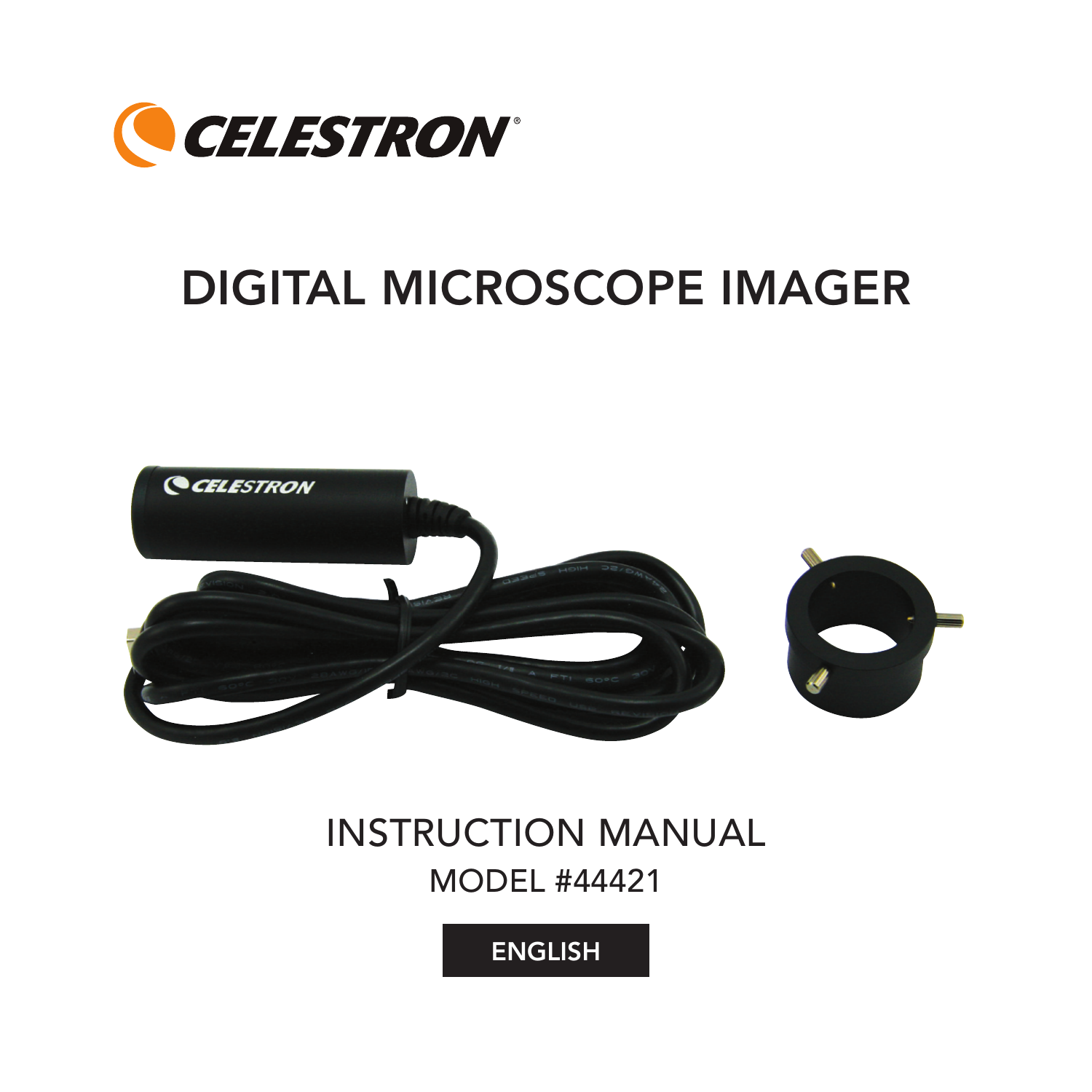## *Introduction*

Congratulations on your purchase of the Celestron Digital Microscope Imager. Your Imager is a precision optical instrument made of high quality materials to ensure durability and long life, and designed to give you a lifetime of pleasure with minimal maintenance. It is miniature in size  $-2.5$ " (64 mm) long x 0.9" (22 mm) in diameter and weighs just 1.5 oz (42 g) but powerful in its application with a 2 MP sensor for the digital camera.

This Imager can be used for virtually anything that traditional microscopes are used for: Hobbyists, Educators, Medical Labs, Industrial Inspection, Engineering Applications, Teachers, Students, Science Applications, Doctor's Offices, Police Agencies, Government Testing, and general use by consumers – except you can view the images on a computer screen and take snapshots or videos of the images.

The Digital Microscope Imager will work with virtually any microscope (biological and stereo) as long as the eyepiece barrels are of the universal sizes of 23 mm and 30 mm or similar. You replace the eyepiece in the microscope with the Imager.

Before attempting to use your Imager, please read through the instructions to familiarize yourself with the functions and operations to make usage easier for you.

With the included software, you can observe the magnified images or capture video or take snapshots with Microsoft Windows XP, Vista, and 7 operating systems. You can also use the microscope with other image capture software that you may have on your computer. If you are using a MAC, you can take videos and snapshots but you need image/photo capture software for MAC. You will also need a CD/DVD drive as well as an open USB port.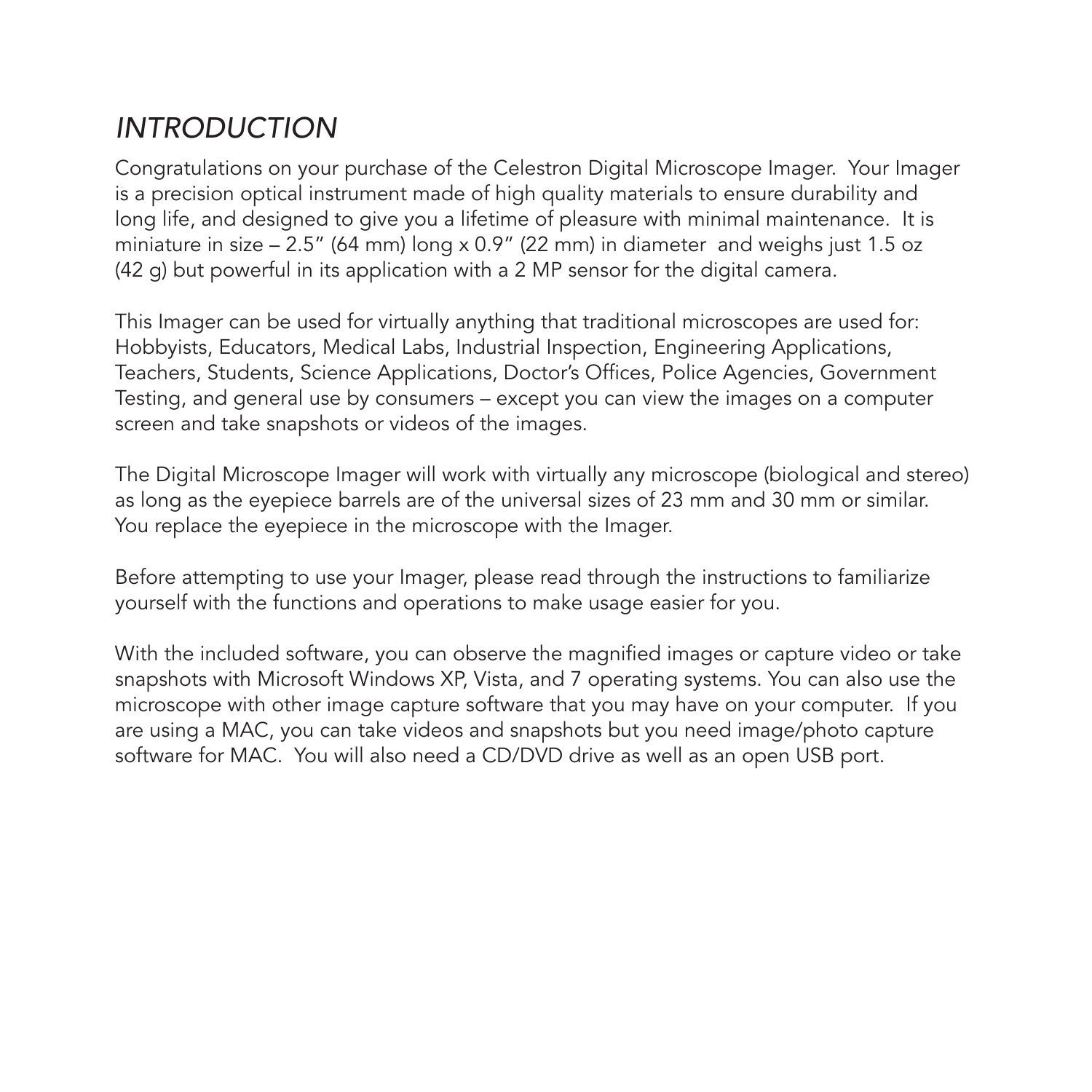#### Setting Up Your Digital Microscope Imager

- 1. Carefully remove the Imager, Adapter, and CD-ROM (Digital Microscope Suite) from the box and set them on a table, desk, or other flat surface. The USB cable is permanently attached to the Imager.
- 2. Remove the plastic bag covering the Imager.
- 3. The Adapter (image below) will attach to the Imager with three thumbscrews. First back up the threads from the Adapter so they do not protrude through the barrel so there is no interference when inserting the Imager and then insert it.
	- A. The position of the Adapter on the Imager is not critical but the top of the adapter (thumbscrew end) should be about 40 mm (1.6") from the sensor end for optimal performance on most microscopes. Tighten the screws.



- 4. Remove the eyepiece (just one eyepiece if your microscope uses two eyepieces as with a stereo microscope or binocular head with a biological microscope).
- 5. Put the Imager into the eyepiece barrel. It is held in place by its own weight and this is ok. However, when moving your microscope with the Imager in the eyepiece barrel, do not turn the microscope sideways or upside down or the Imager will fall out.

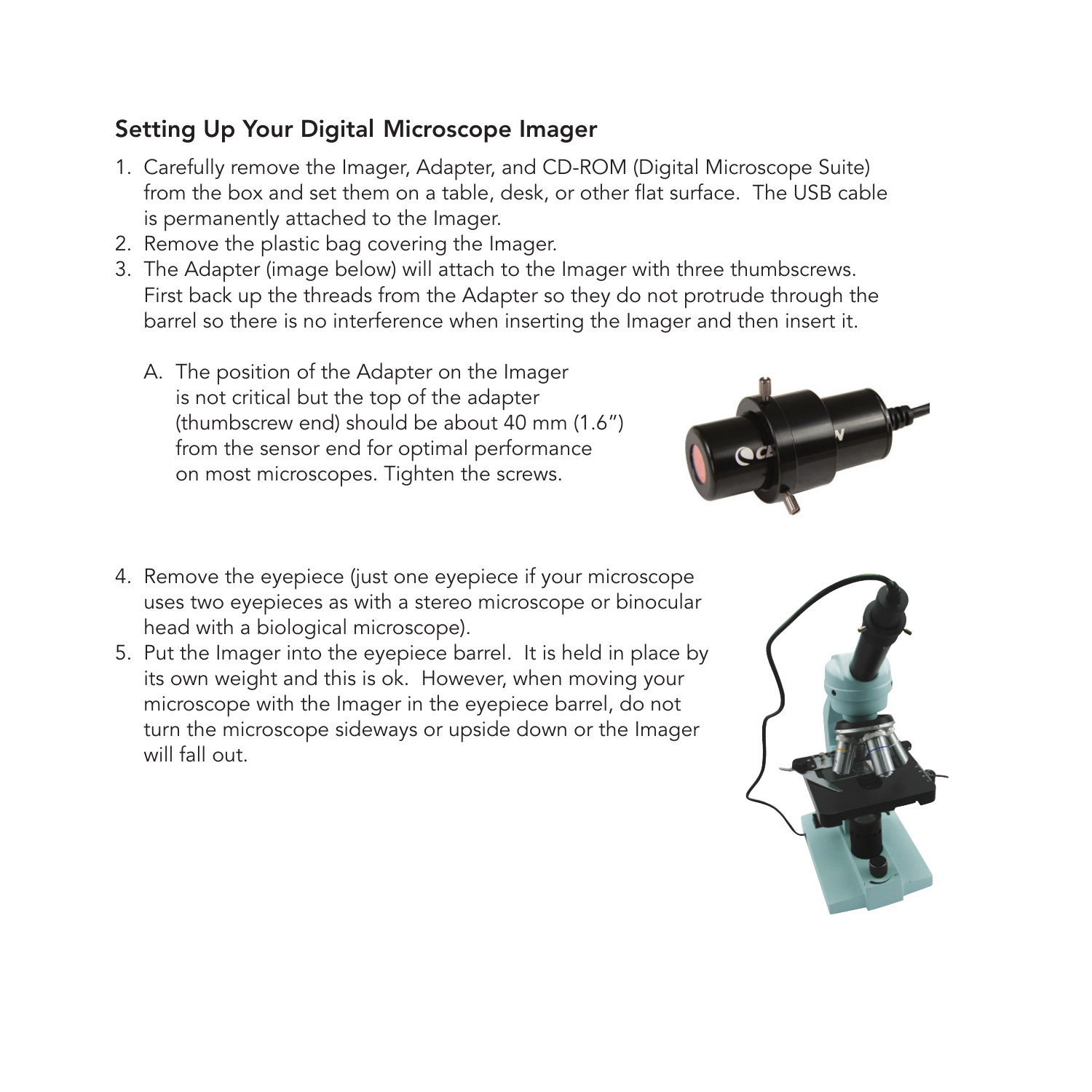#### Using the Imager

Before using your Imager for viewing on your computer screen or imaging, you will have to ensure the driver is recognized by your computer. Your Imager is a "Plug and Play" type where the computer should automatically recognize the driver type on Microsoft Windows XP, Vista and 7 Operating Systems as well as Apple MAC version 10.4.9 and later Operating Systems.

Plug the USB cable of the Imager into the USB port of your computer. Each computer system will have slightly different messages. For example, on some Vista OSs when plugged in the message may say "Installing Device Driver Software" and shortly thereafter you may see a message "Your Devices Are Ready to Use". Just follow any instructions shown on the screen.

You will need to install the Digital Microscope Suite software (on Windows OS) to actually view and/or image and prior to doing this you will need to unplug the USB cable until the installation is complete. You can also use other image/photo capture software that you may have on your Windows system if you desire. To use the Imager with MAC operating systems you will need to have image/photo capture software on your computer (like a combination of "iChat" with "Photo Booth", etc.).

The approximate digital power is 100x (on a monitor of 14" (35 mm) to 30" (75 mm) using the Imager. The actual power is determined by the digital power using the imager (100x) times the objective lens power. As an example, if the objective lens being used is 4x, then the power you will be capturing for snapshots or video will be 400x. If using a 40x objective, then the power will be 4000x, etc.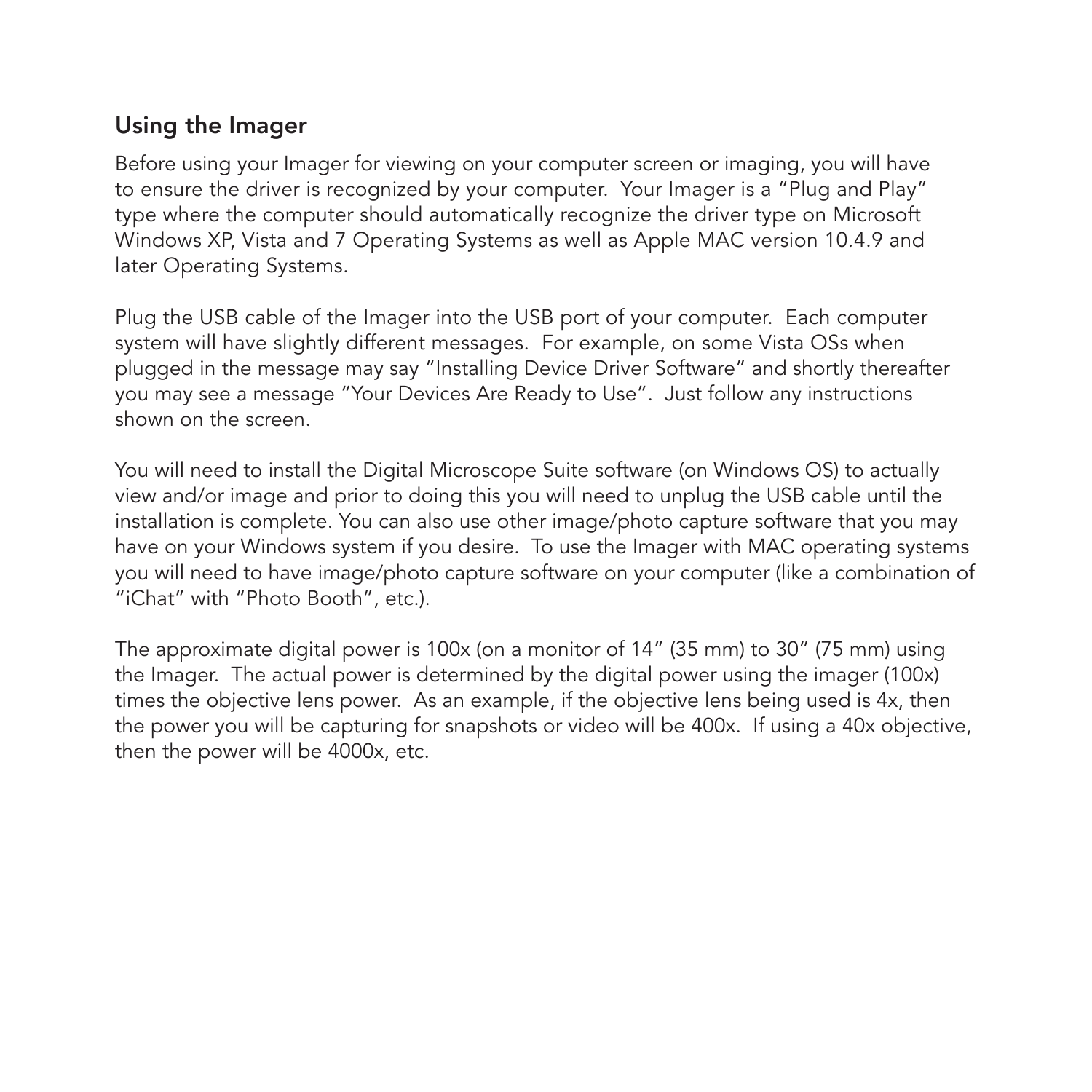#### Adjusting Light Intensity

Whether using mirror illumination or electrical illumination, you will have to experiment with how much light will give you the best image. You can also experiment with condensers and diaphragms (if your microscope has these) for optimum adjustment for obtaining the best image.

#### Focusing

You will focus your microscope with the Imager attached the same as you would for observing. For the best images, make sure the specimen or object is sharply focused. When changing powers, you will have to refocus.

#### Rotating the Imager

When you are looking at the image on your computer screen, you can rotate the position 360˚ by rotating the Imager to the position you prefer.

#### Installing the Digital Microscope Suite (DMS) Software

Your Imager comes with the Digital Microscope Suite CD-ROM which allows you to use it for visual purposes and for imaging with your computer when using Microsoft Windows OSs.

Before installing the software, remove the USB cable of the Digital Camera from your computer and do not connect it until the software installation is complete. Insert the CD-ROM into your CD-ROM drive and it should automatically begin. Messages will appear (each operating system may show something somewhat different) to guide you through the installation process.

If the software did not begin automatically, double click on "(My) Computer" and right click the CD-ROM icon and it should start.

 • You will see "Files Currently on the CD" and notice "Digital Microscope Suite" as a folder. Double click on it and then among the choices double click on "Setup" (InstallShield Setup Launcher).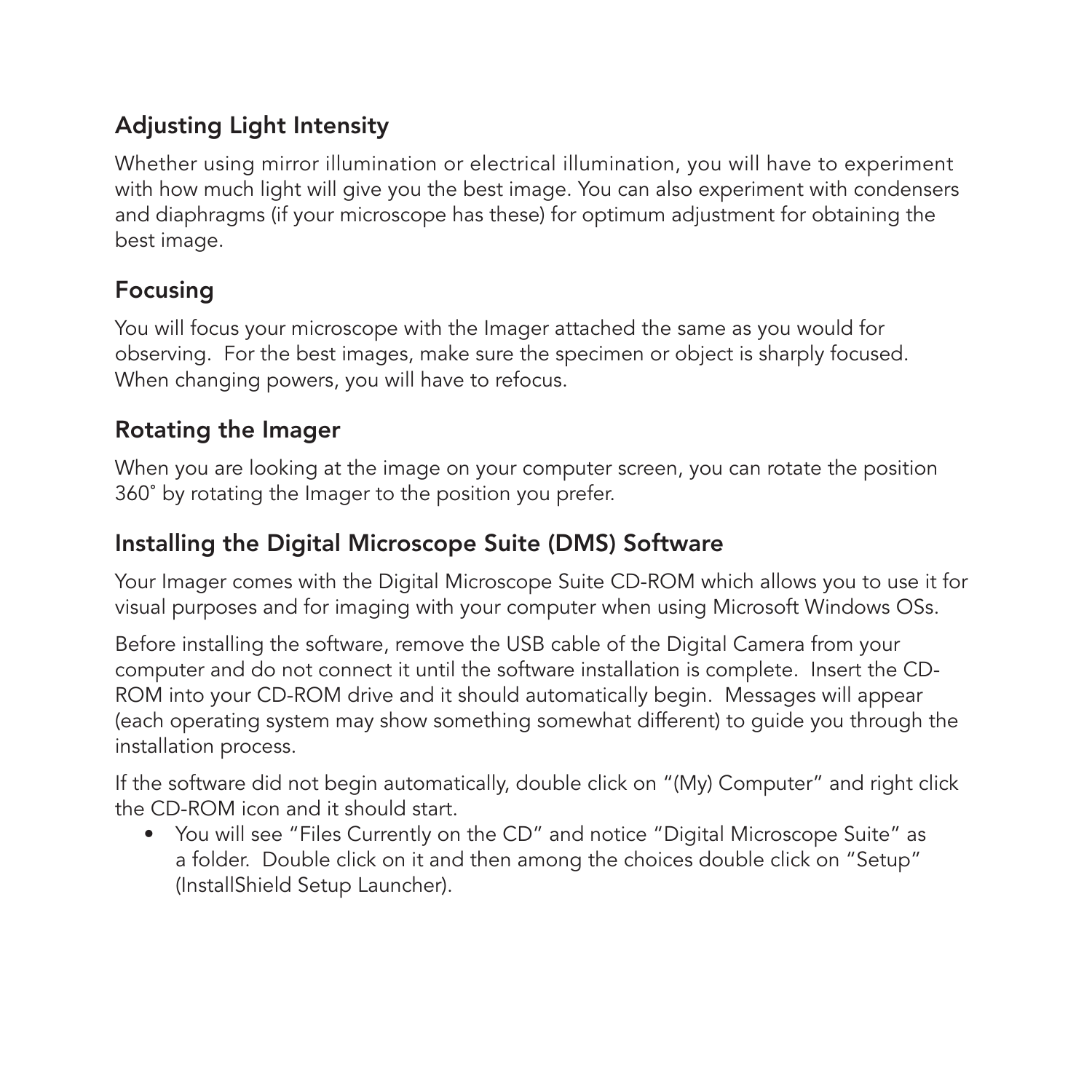• Then, the InstallShield Wizard will appear. Then select the default choices, "Next", etc. until "Finish" is seen and click on it.

Your software was properly installed. You will have a desktop icon called "Digital Microscope Suite" but if not that will be the program you select from your installed programs when you want to use the digital microscope Imager.

#### Using the Digital Microscope Suite (DMS) Software

Plug in the USB cable of the Imager to your computer and then start DMS. The DMS contains basic image capture and organization for your photos (snapshots) and videos. Click on the DMS icon to begin.

The software is very intuitive and easy to use. You can change settings by using File and Settings – the Video Device should have as a default "Celestron Microscope Imager" but if not please change it so the DMS will function properly.

You can take snapshot images by using the snapshot button on the microscope (only with Windows OS) or you can also use the keyboard by clicking enter on "Capture an Image". For videos you need to start/stop on the icon shown on the screen.



You are now ready to begin your digital adventure!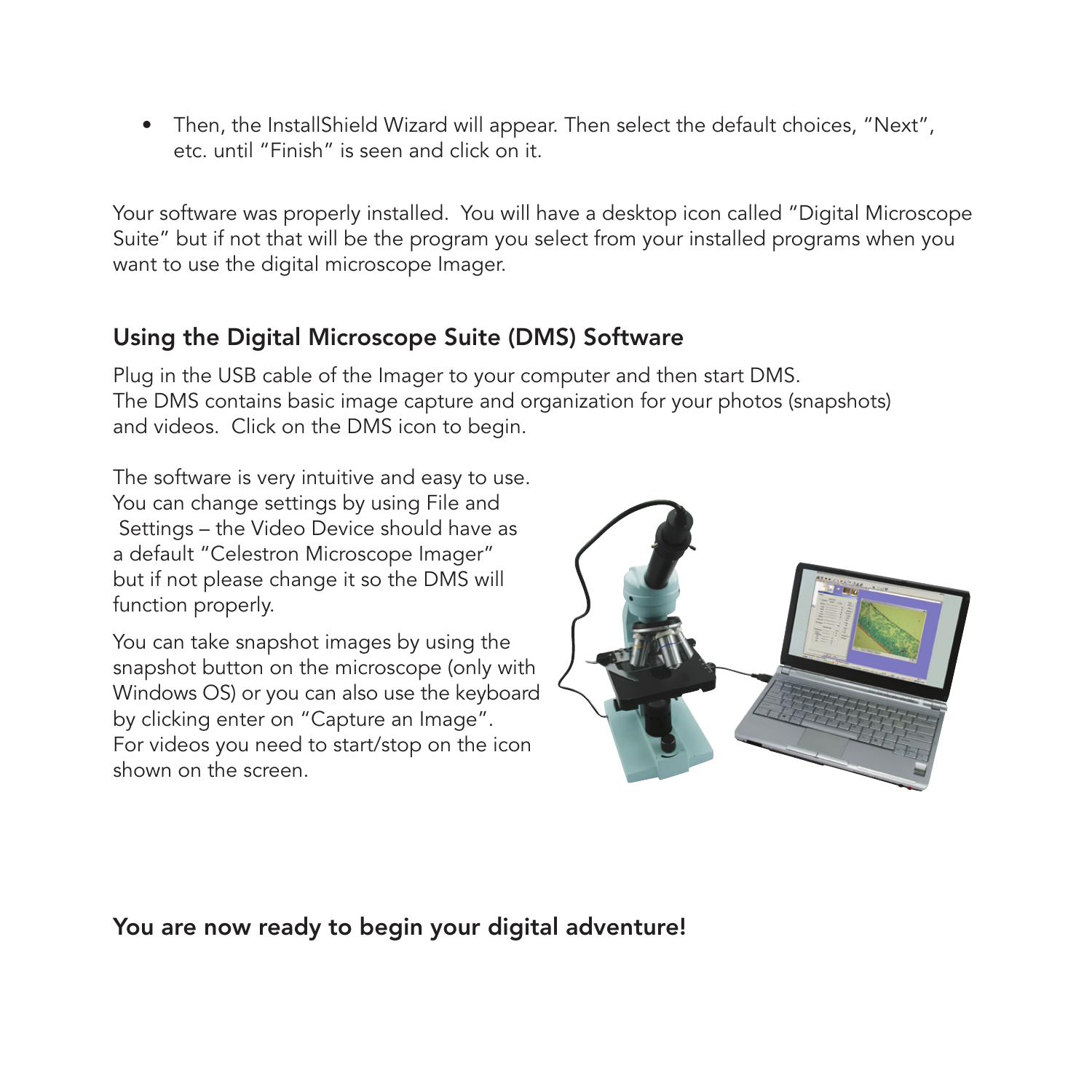## *Care, Maintenance, and Warranty*

Your Imager is a precision optical instrument and should be treated with care at all times. Follow these care and maintenance suggestions and your Imager will need very little maintenance throughout its lifetime.

- Store the Imager in a dry and clean place.
- Be very careful if using your microscope in direct sun light to prevent damage to the Imager or your eyes.
- Never point the Imager towards the sun or the sensor can be damaged and cease working.
- Clean the outside surfaces with a moist cloth.
- Never clean optical surfaces with cloth or paper towels as they can scratch optical surfaces easily.
- Blow off dust with a camel's hair brush or air blower off the optical surfaces.
- To clean fingerprints off of optical surfaces, use a lens cleaning agent and lens tissue available at most photo outlets and when cleaning do not rub in circles as this may cause sleeks or scratches to occur.
- Never disassemble or clean internal optical surfaces. This should be done by qualified technicians at the factory or other authorized repair facilities.
- Do not disassemble or take apart the Imager or damage can occur.

### *Warranty*

Your Imager has a two year limited warranty. Please see the Celestron website for detailed information at www.celestron.com.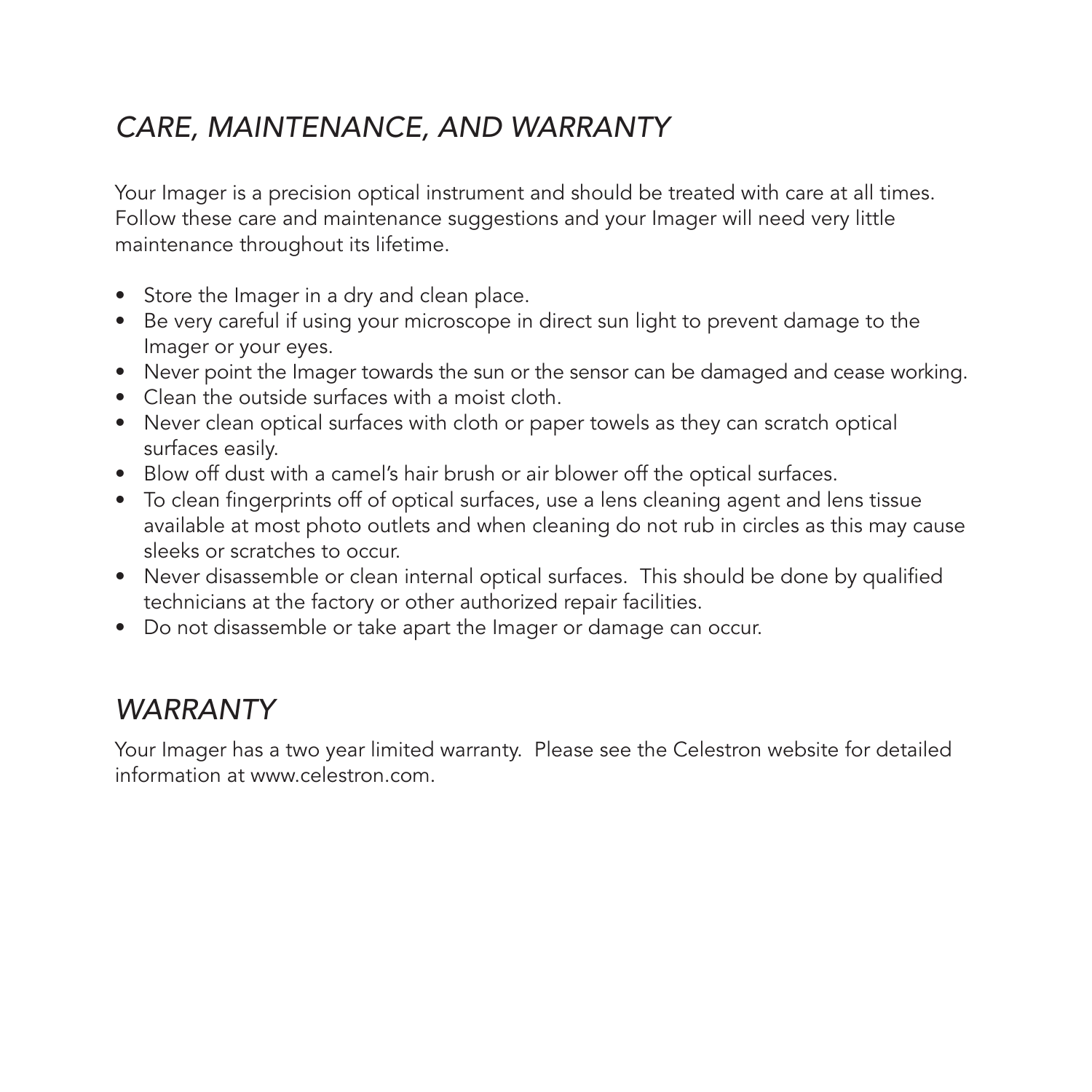

www.celestron.com 2835 Columbia Street • Torrance, CA 90503 U.S.A. Telephone: 310.328.9560 • Fax: 310.212.5835 ©2012 Celestron All rights reserved. • Printed in China • 04-12



FCC Note: This equipment has been tested and found to comply with the limits for a Class B digital device, pursuant to part 15 of the FCC Rules. These limits are designed to provide reasonable protection against harmful interference in a residential installation. This equipment generates, uses, and can radiate radio frequency energy and, if not installed and used in accordance with the instructions, may cause harmful interference to radio communications. However, there is no guarantee that interference will not occur in a particular installation. If this equipment does cause harmful interference to radio or television reception, which can be determined by turning the equipment off and on, the user is encouraged to try to correct the interference by one or more of the following measures:

- Reorient or relocate the receiving antenna.
- Increase the separation between the equipment and receiver.
- Connect the equipment into an outlet on a circuit different from that to which the receiver is connected.
- • Consult the dealer or an experienced radio/TV technician for help.

This product is designed and intended for use by those 14 years of age and older.

Product design and specifications are subject to change without prior notification.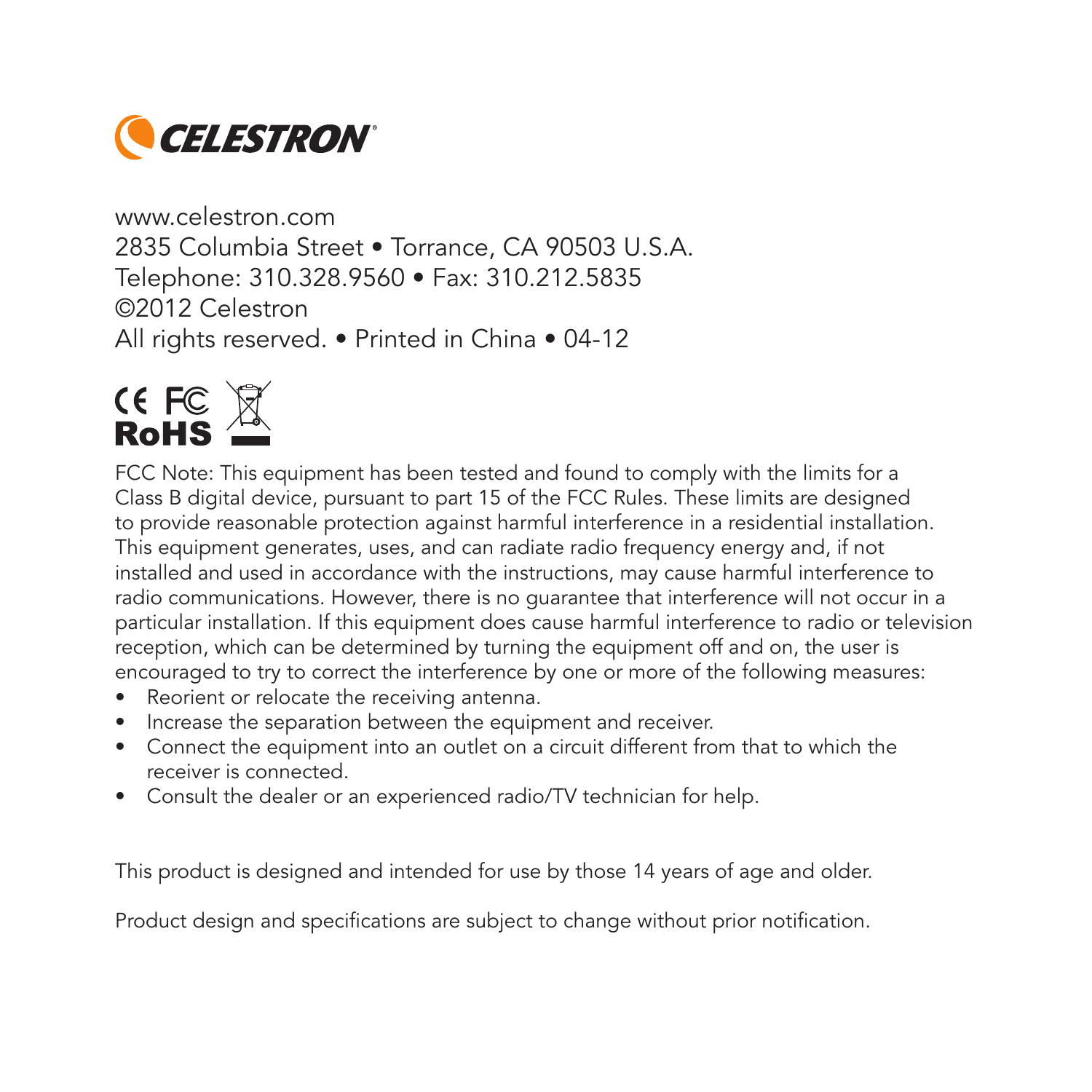

# GUIDE DE L'UTILISATEUR Imageur numérique pour **MICROSCOPE**



# Modèle n°44421

FRANÇAIS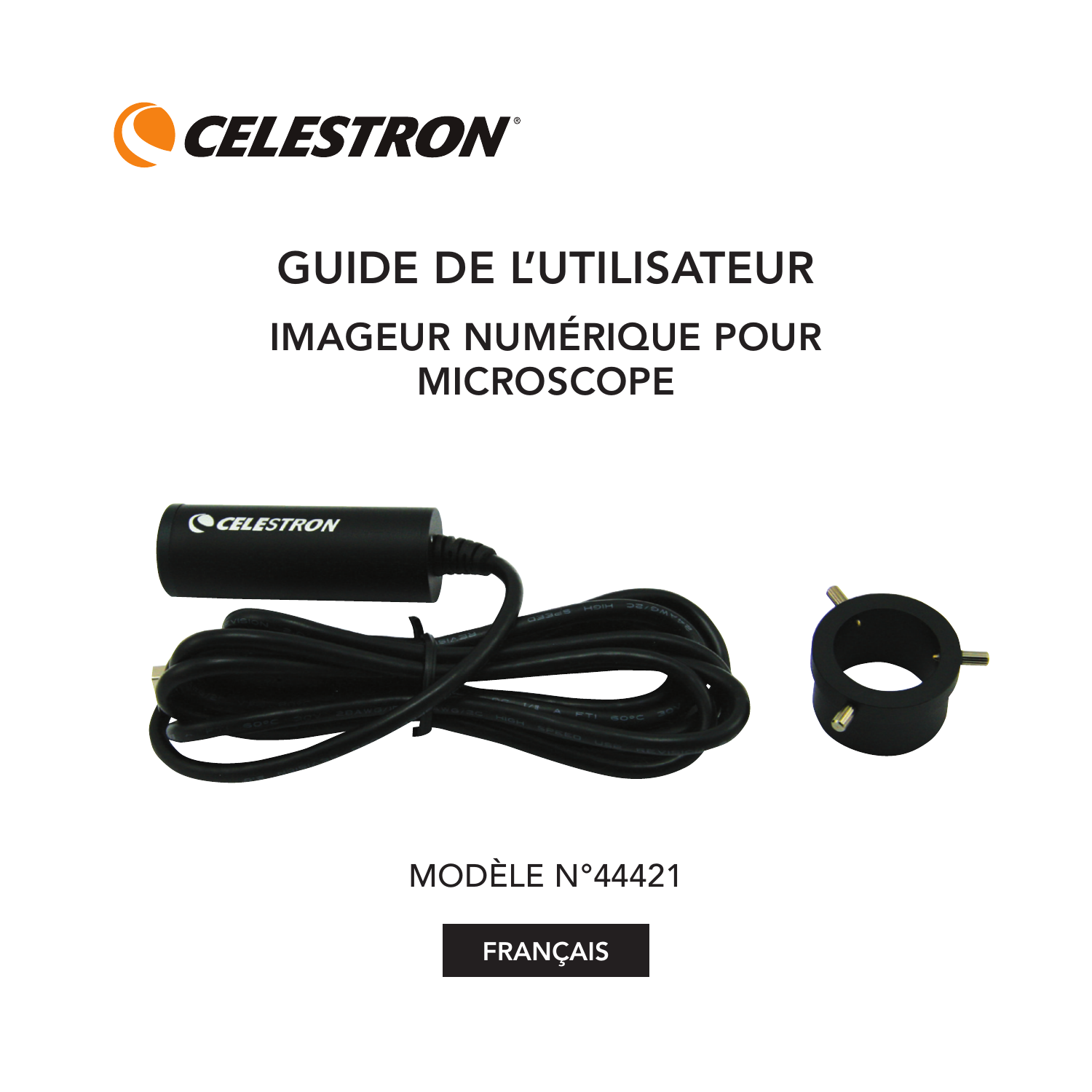## *Introduction*

Nous vous félicitons d'avoir fait l'acquisition d'un imageur numérique pour microscope Celestron ! Votre imageur est un instrument de précision optique fabriqué à partir de matériaux d'excellente qualité pour lui assurer une grande durabilité et longévité. Il est conçu pour vous donner une vie entière de satisfaction avec un entretien minimum. C'est un appareil miniature – 64 mm (2,5 po) de long x 22 mm (0,9 po) de diamètre qui ne pèse que 42 g (1,5 oz), mais très performant dans ses applications avec un capteur 2MP pour l'appareil photo numérique.

Cet imageur permet pratiquement toutes les utilisations d'un microscope traditionnel. Il convient aux amateurs, aux éducateurs, laboratoires médicaux, inspections industrielles, applications d'ingénierie, enseignants, étudiants, applications scientifiques, cabinets médicaux, services de police, tests gouvernementaux ainsi que pour une utilisation à caractère général par les consommateurs, à cette différence que les images sont visibles sur un écran informatique et qu'il vous est possible de faire des clichés ou des vidéos de ces images.

L'imageur pour microscope numérique fonctionne avec pour ainsi dire n'importe quel microscope (biologique et stéréo) tant que les barillets des oculaires sont de dimensions universelles, soit 23 mm et 30 mm ou similaires. Vous pouvez remplacer l'oculaire du microscope par l'imageur.

Avant de vous servir de votre imageur, veuillez lire attentivement le mode d'emploi afin de vous familiariser avec ses différentes fonctions et son mode opérationnel pour une plus grande facilité d'utilisation.

Grâce au logiciel inclus, vous pouvez observer des images grossies ou encore capturer des vidéos ou prendre des photos avec les systèmes d'exploitation Microsoft Windows XP, Vista et 7. Vous pouvez également utiliser le microscope avec les autres logiciels de capture d'images installés sur votre ordinateur. Si vous êtes sur MAC, il vous est possible de faire des vidéos et de prendre des photos mais vous devez pour cela installer un logiciel de capture d'image/photo pour MAC. Il vous faut encore un lecteur CD/DVD ainsi qu'un port USB ouvert.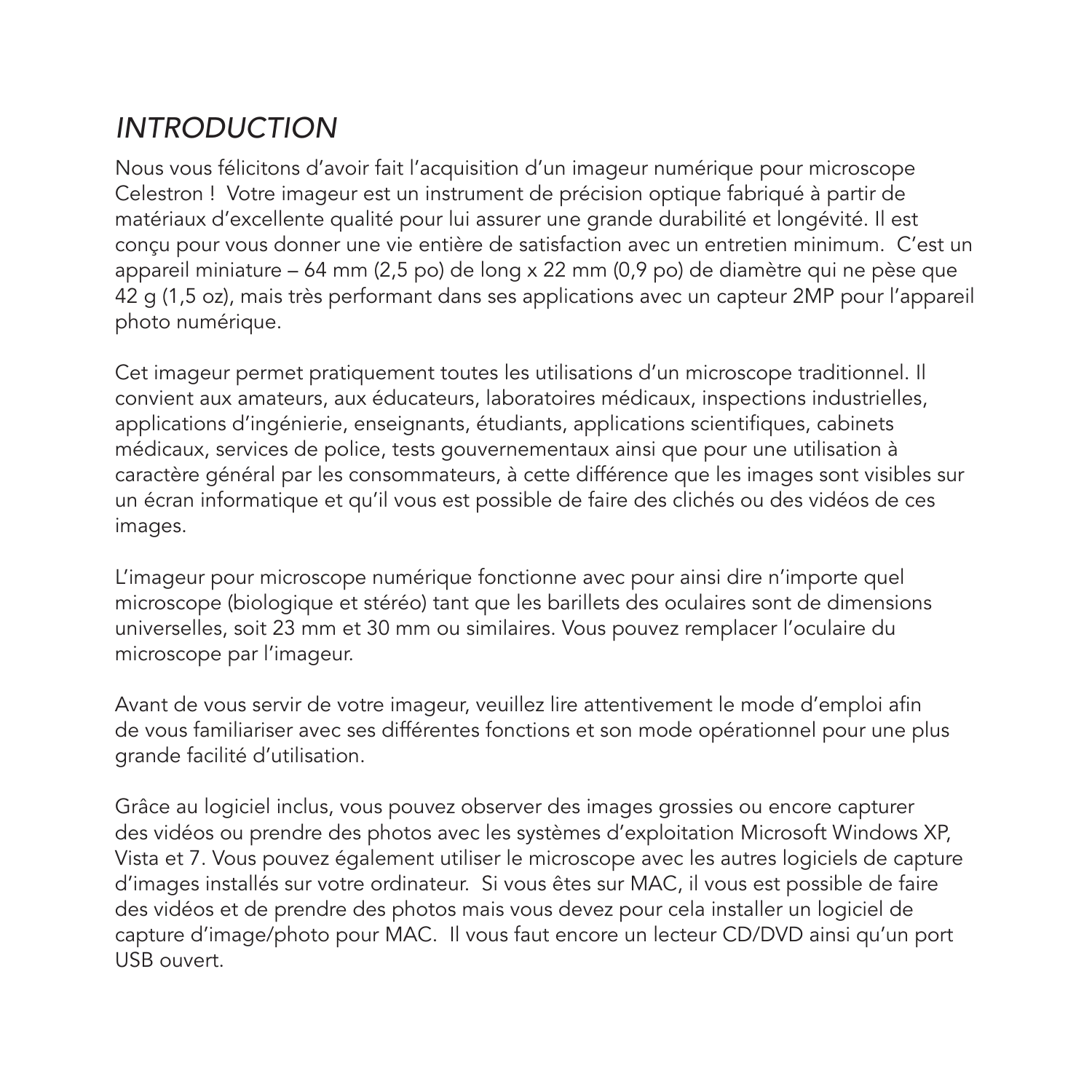#### Configuration de votre imageur microscope numérique

- 1. Retirez délicatement l'imageur, l'adaptateur et le CD-ROM (suite pour microscope numérique) de la boîte et installez-les sur une table, un bureau ou toute autre surface plane. Le câble USB est raccordé de manière fixe à l'imageur.
- 2. Retirez l'emballage plastique protégeant l'imageur.
- 3. L'adaptateur (image de droite) se fixe à l'imageur à l'aide de trois vis de serrage. Tout d'abord, rentrez le filetage de l'adaptateur pour qu'il ne dépasse pas dans le barillet et qu'il ne gêne pas l'introduction de l'imageur, puis insérer l'imageur.
	- A. Bien que la position de l'adaptateur sur l'imageur n'ait pas trop d'importance, le dessus de l'adaptateur (extrémité de la vis de serrage) doit se situer à environ 40 mm (1,6 po) de l'extrémité du capteur sur la plupart des microscopes pour en assurer la performance optique. Serrez les vis.
- 4. Retirez l'oculaire (un seul oculaire si votre microscope est équipé de deux oculaires comme dans le cas d'un microscope stéréo ou d'une tête binoculaire avec un microscope biologique).
- 5. Mettez l'imageur dans le barillet de l'oculaire. Son propre poids lui permettra d'être maintenu en position et ceci est normal. Toutefois, si vous déplacez le microscope alors que l'imageur est dans le barillet de l'oculaire, ne penchez pas le microscope sur le côté et ne le renversez pas pour ne pas faire tomber l'imageur.



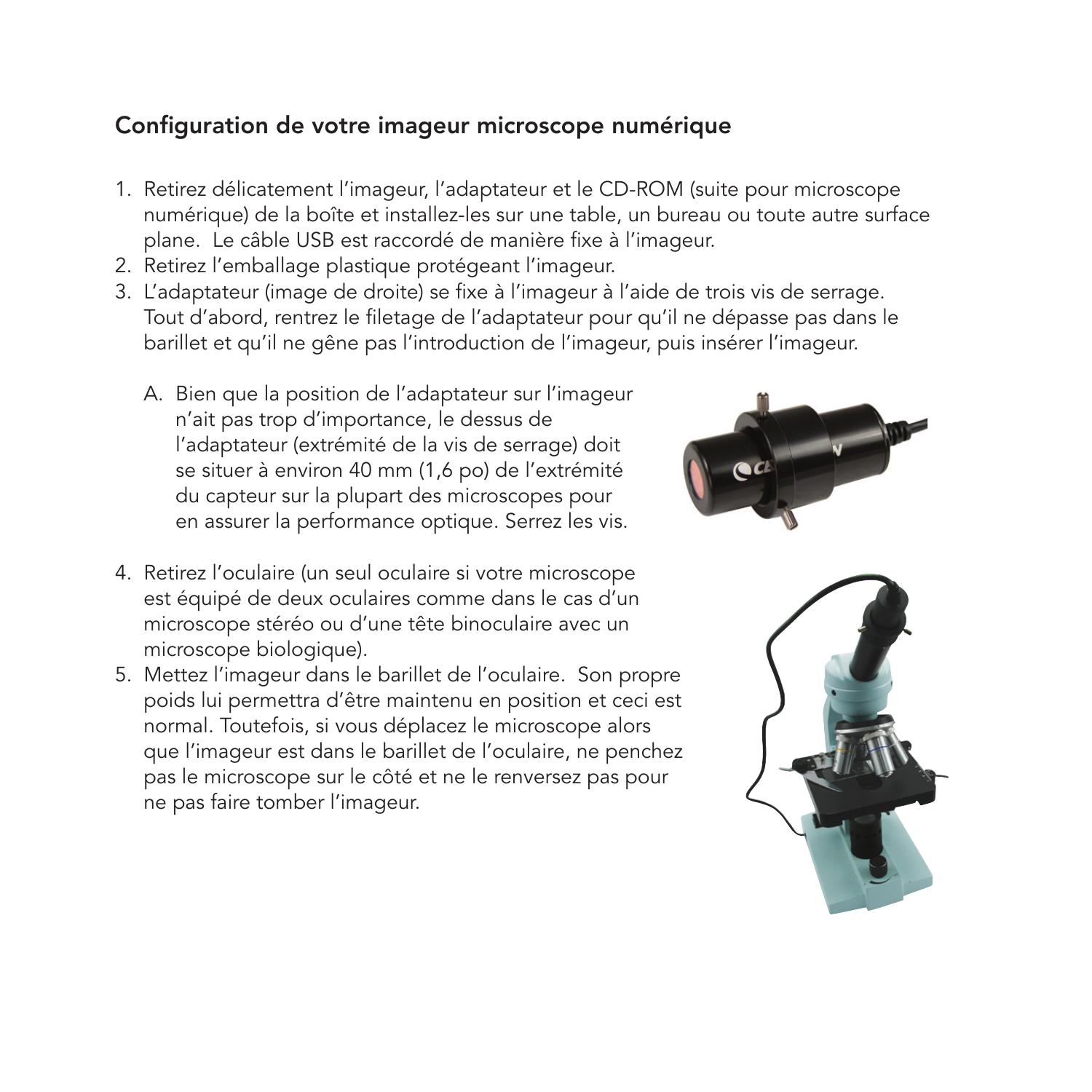#### Utilisation de l'imageur

Avant d'utiliser votre microscope pour observer des images sur l'écran de votre ordinateur ou pour de l'imagerie, vous devez vous assurer que le pilote est reconnu par votre ordinateur. Votre imageur est un appareil de type « Plug and Play » (prêt-à-tourner) et l'ordinateur détectera automatiquement son pilote avec les systèmes d'exploitation Windows XP, Vista et 7 de même que sur Apple MAC 10.4.9 et versions ultérieures. Branchez le câble USB de l'imageur dans le port USB de votre ordinateur. Chaque système informatique présente des messages légèrement différents. Par exemple, sur certains systèmes d'exploitation Vista, le message obtenu lors du raccordement d'un nouveau périphérique est « Installation du pilote en cours » et tout de suite après, le message « Vos périphériques sont prêts à l'emploi » s'affiche. Il suffit simplement de suivre les instructions à l'écran.

Vous devrez installer le logiciel « Digital Microscope suite » (suite pour microscope numérique) (sur système d'exploitation Windows) pour être en mesure d'afficher et/ou d'acquérir des images. Auparavant, il vous faudra débrancher le câble USB jusqu'à la fin de l'installation. Si vous le souhaitez, vous pouvez également utiliser le microscope avec les logiciels de capture d'image/photo déjà installés sous votre système Windows. Pour utiliser l'imageur sur des systèmes d'exploitation MAC, votre ordinateur doit être équipé d'un logiciel de capture d'image/photo (par exemple, une combinaison de « iChat » avec « Photo Booth », etc.).

La puissance numérique approximative est de 100x (sur un écran de 14" (35 mm) à 30" (75 mm) en utilisant l'imageur. La puissance réelle est déterminée par la puissance numérique en utilisant l'imageur (100x) fois la puissance de l'objectif. A titre d'exemple, si l'objectif utilisé est 4x, alors la puissance utilisée pour les clichés ou vidéo sera de 400x. Si vous utilisez un objectif 40x, alors la puissance sera de 4 000x, etc.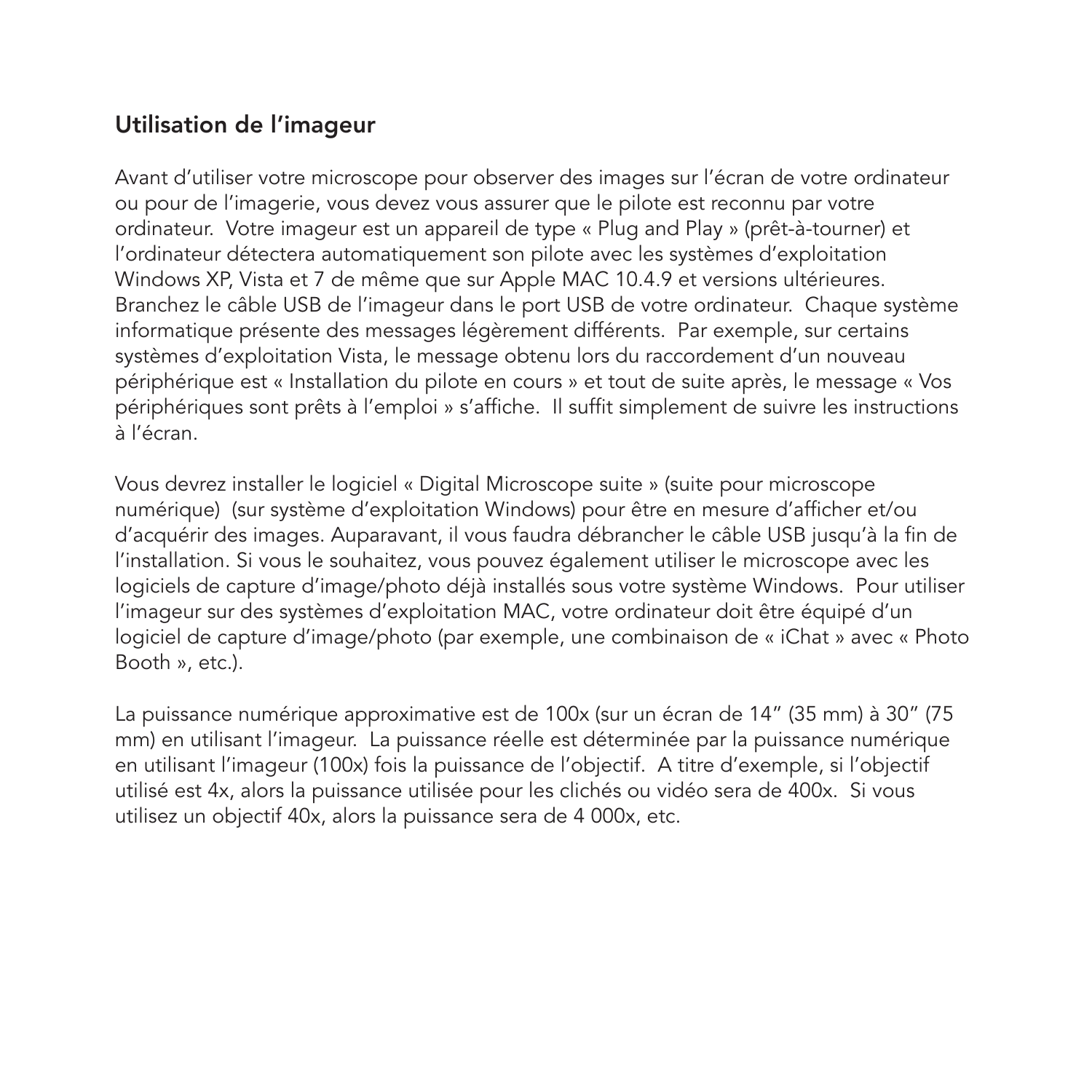#### Réglage de l'intensité lumineuse

Que l'on utilise l'éclairage du miroir ou un éclairage électrique, il est nécessaire d'expérimenter avec la quantité de lumière nécessaire pour obtenir la meilleure image possible. Vous pouvez également expérimenter avec des condenseurs et des diaphragmes (si votre microscope en est équipé) pour un réglage optimum permettant d'obtenir la meilleure image.

#### Mise au point

Vous ferez la mise au point de votre microscope avec l'imageur fixé dessus de la même manière que si vous observiez. Pour obtenir des images de la meilleure qualité possible, veillez à ce que l'échantillon ou l'objet soit parfaitement net. Vous devez refaire la mise au point de l'objet si vous modifiez le grossissement.

#### Rotation de l'imageur

Lorsque vous observez l'image sur l'écran de votre ordinateur, vous pouvez changer sa position en effectuant une rotation de l'imageur sur la position recherchée.

#### Installation du logiciel DMS (suite pour microscope numérique)

Votre imageur est livré avec le CD-ROM « Digital Microscope Suite » (Suite pour microscope numérique) qui vous permet d'utiliser l'instrument à des fins d'observation et d'imagerie sur votre ordinateur s'il est équipé d'un système d'exploitation Microsoft Windows.

Avant d'installer le logiciel, retirez le câble USB de l'appareil photo numérique de votre ordinateur et attendez que l'installation du logiciel soit terminée pour le rebrancher. Insérez le CD-ROM dans votre lecteur de CD-ROM et il devrait se lancer automatiquement. Des messages s'affichent (ils peuvent être sensiblement différents selon les systèmes d'exploitation) pour vous guider pendant le processus d'installation.

Si le logiciel ne se lance pas automatiquement, faites un double clic sur « Poste de travail » et un clic droit sur l'icône du CD-ROM. Il devrait alors démarrer.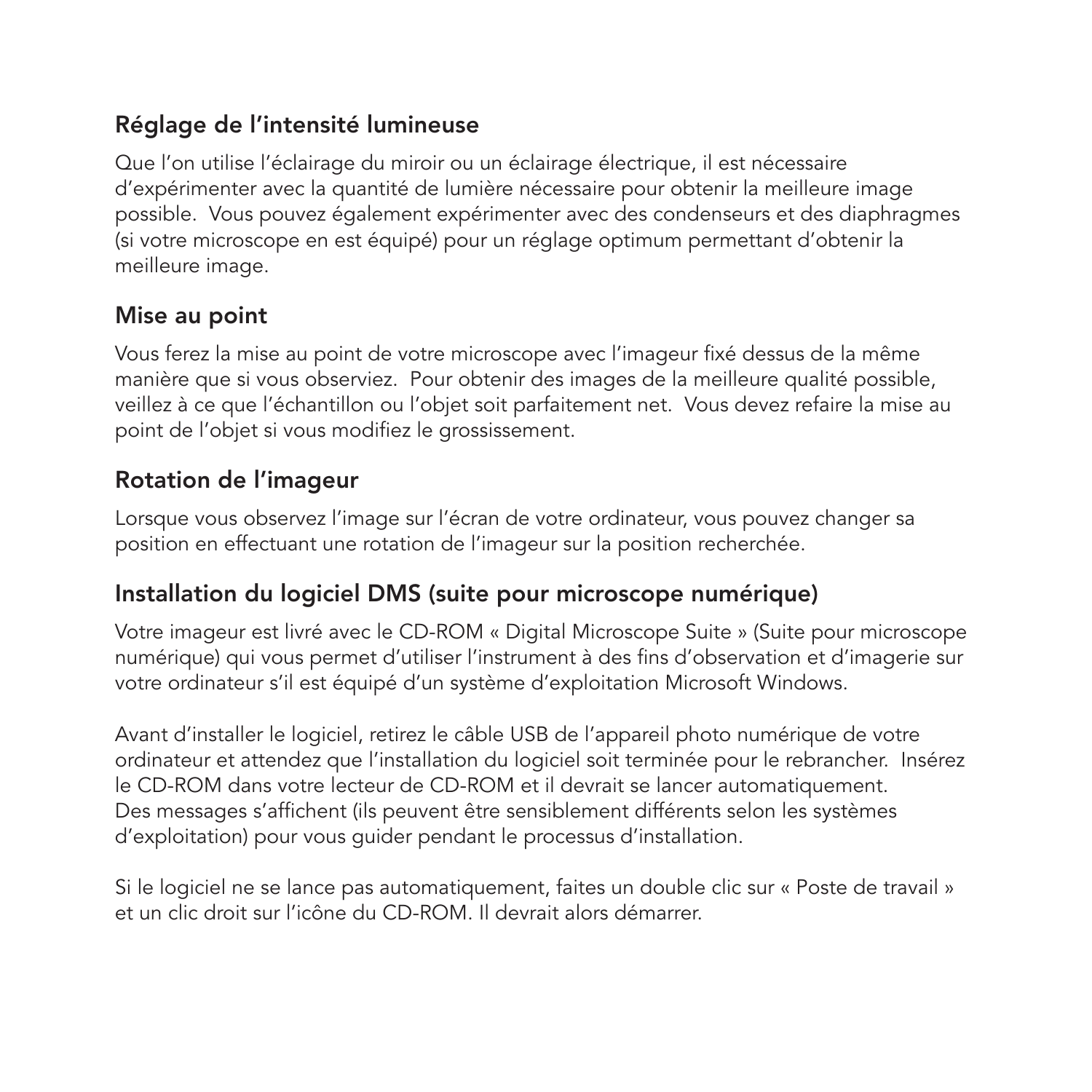• Sous « Files Currently on the CD » (Fichiers actuellement sur le CD), yous remarquerez le dossier « Digital Microscope Suite ». Double-cliquez dessus, puis sur « Setup » (Installation) parmi les choix proposés (InstallShield Setup Launcher).

 • Ensuite, l'assistant d'installation InstallShield Wizard s'affiche. Sélectionnez les paramètres par défaut, « Next » (Suivant), etc. jusqu'à ce que « Finish » (Terminer) s'affiche, puis cliquez dessus.

Votre logiciel a été correctement installé. Une icône intitulée « Digital Microscope Suite » (Suite pour microscope numérique) sera installée sur votre bureau. Si vous ne trouvez pas cette icône, il vous suffit de sélectionner le programme parmi ceux installés lorsque vous voulez utiliser l'imageur du microscope numérique.

Your software was properly installed. You will have a desktop icon called "Digital Microscope Suite" but if not that will be the program you select from your installed programs when you want to use the digital microscope Imager.

Votre logiciel a été correctement installé. Une icône intitulée « Digital Microscope Suite » (Suite pour microscope numérique) sera installée sur votre bureau. Si vous ne trouvez pas cette icône, il vous suffit de sélectionner le programme parmi ceux installés lorsque vous voulez utiliser l'imageur du microscope numérique.

Utilisation du logiciel DMS (Suite pour microscope numérique)

Branchez le câble USB de l'imageur dans votre ordinateur puis lancez la suite DMS.

La suite DMS comporte les fonctions de capture d'image et l'organisation de base pour vos photos (clichés) et vidéos. Cliquez sur l'icône DMS pour commencer.

Le logiciel est particulièrement intuitif et facile à utiliser. Vous pouvez changer les paramètres en allant sous « File » (Fichier) puis « Settings » (Paramètres) – Le dispositif vidéo devrait indiquer par défaut « Celestron Microscope Imager ». Dans le cas contraire, veuillez le modifier pour assurer le bon fonctionnement de la suite DMS.

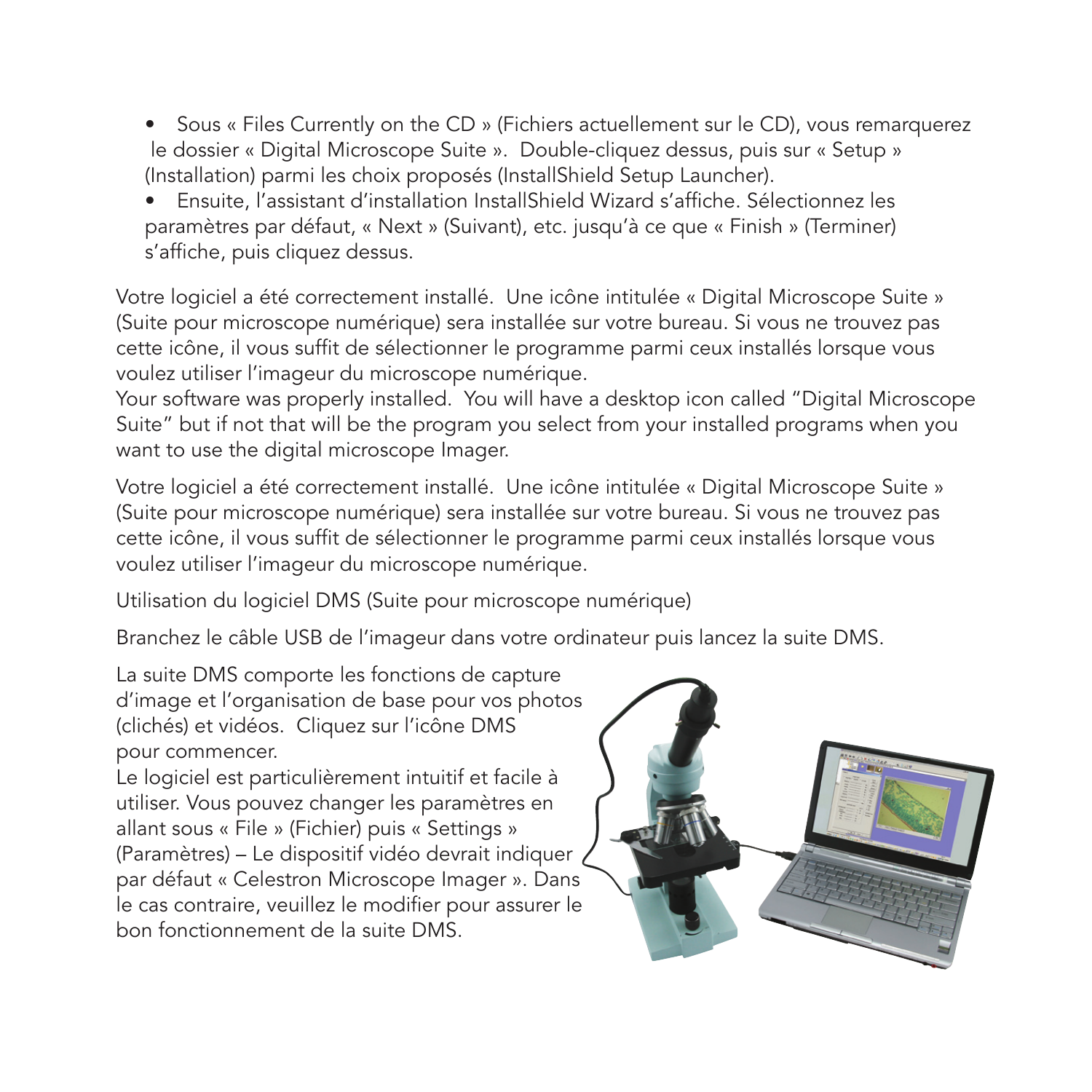Vous pouvez prendre des clichés à l'aide du bouton prévu à cet effet sur le microscope (uniquement avec le SE Windows) ou utiliser le clavier et cliquer sur « Capture an Image » (Capturer une image). Pour les vidéos, il vous faut utiliser la fonction « start/stop » (marche/ arrêt) de l'icône qui apparaît sur l'écran.

#### Vous pouvez maintenant vous lancer dans votre aventure numérique !

## *Entretien, nettoyage et garantie*

Votre imageur est un instrument de précision optique qu'il convient de toujours manipuler avec soin. Si vous respectez ces conseils de nettoyage et d'entretien, votre imageur ne nécessitera qu'un entretien minimum pendant toute sa durée de vie.

- • Rangez l'imageur dans un lieu propre et sec.
- • Si vous utilisez votre microscope sous la lumière directe du Soleil, faites très attention à ne pas endommager l'imageur ni à vous abîmer les yeux.
- • N'orientez jamais l'imageur en direction du soleil sous peine d'endommager le capteur et de l'empêcher de fonctionner.
- Nettoyez les surfaces externes avec un chiffon humide.
- • Ne nettoyez jamais les surfaces optiques avec des chiffons ou serviettes en papier qui pourraient les rayer facilement.
- • Éliminez la poussière des surfaces optiques avec une brosse en poils de chameau ou une buse de pulvérisation.
- Pour éliminer les empreintes des surfaces optiques, utilisez un agent nettoyant pour objectifs et un chiffon spécial disponibles dans la plupart des magasins de photo, et ne faites pas de cercles pour éviter les filandres ou rayures.
- • Ne jamais démonter ni nettoyer les surfaces optiques internes. Cette procédure devrai t être confiée à des techniciens qualifiés en usine ou à des centres de réparations agréés.
- • Ne pas démonter l'imageur pour ne pas risquer de l'endommager.

## *Garantie*

Votre imageur bénéficie d'une garantie limitée de deux ans. Veuillez consulter le site web Celestron pour de plus amples informations sur www.celestron.com.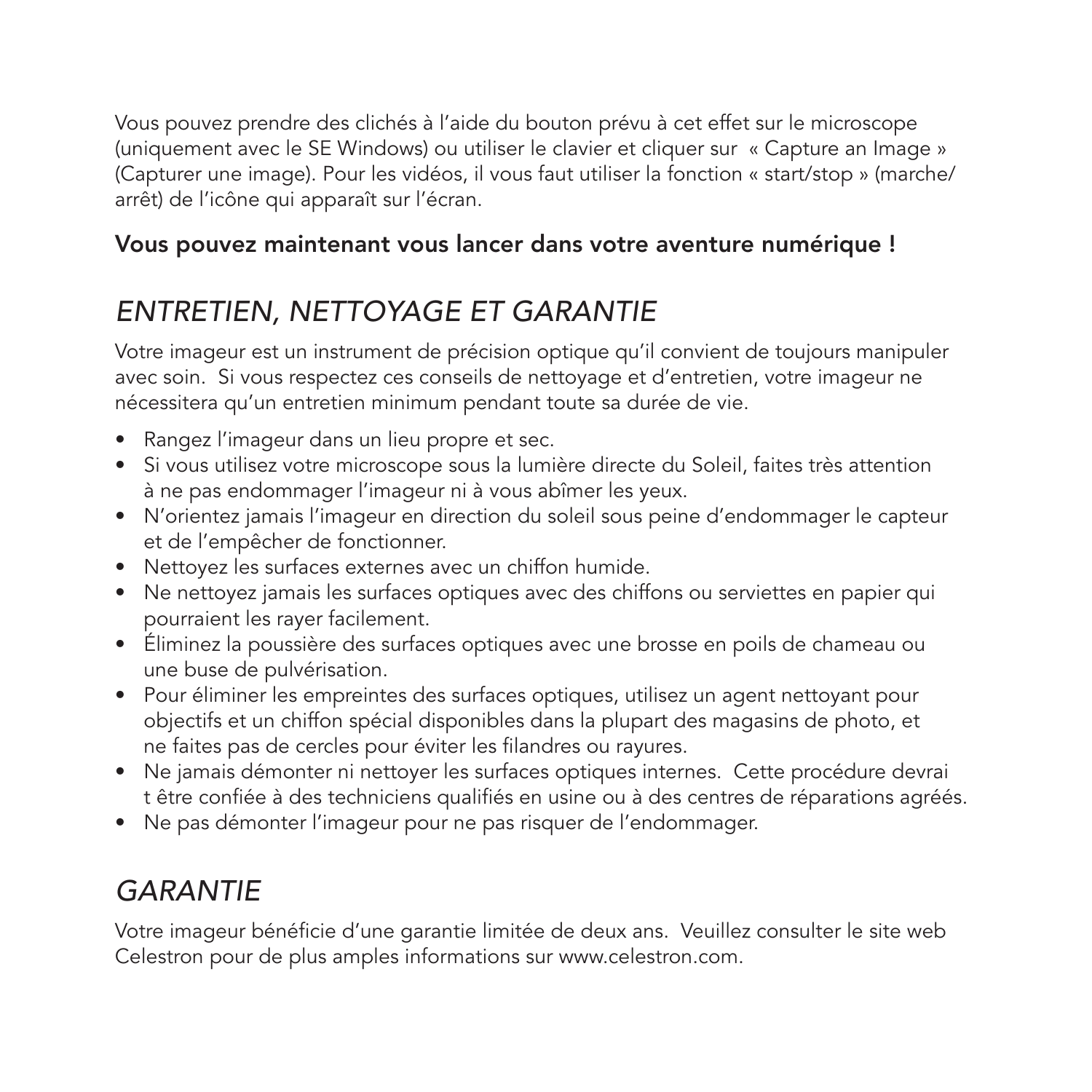

www.celestron.com 2835 Columbia Street • Torrance, CA 90503 U.S.A. Téléphone: 310.328.9560 • Fax: 310.212.5835 ©2012 Celestron Tous droits réservés. • Imprimé en Chine • 04-12



Remarque FCC : Cet équipement a été testé et trouvé conforme aux limites pour un dispositif numérique de classe B, conformément à la Partie 15 des règlements de la FCC. Ces limites visent à protéger convenablement les particuliers contre les interférences nuisibles dans une installation résidentielle. Cet équipement génère et peut émettre des fréquences radio et, s'il n'est pas installé et utilisé conformément aux instructions du manuel, peut causer des interférences nuisibles aux communications radio. Toutefois, il n'existe aucune garantie contre des interférences se produisant dans le cadre d'une installation particulière. Si l'équipement engendre des interférences nuisant à la réception radio ou télévisuelle (ce qui peut être déterminé en le mettant hors tension, puis en le remettant sous tension), vous êtes encouragé à tenter d'y remédier en ayant recours à l'une des mesures suivantes:

- • Réorienter ou déplacer l'antenne réceptrice.
- • Augmenter la séparation entre l'équipement et le récepteur.
- • Branchez l'appareil à la prise secteur d'un circuit différent de celui sur lequel le récepteur est branché.
- • Demandez l'assistance de votre revendeur ou celle d'un technicien radio/TV.

Ce produit est conçu et destiné pour les personnes de 14 ans et plus.

La conception des produits et les spécifications sont sujettes à modification sans notification préalable.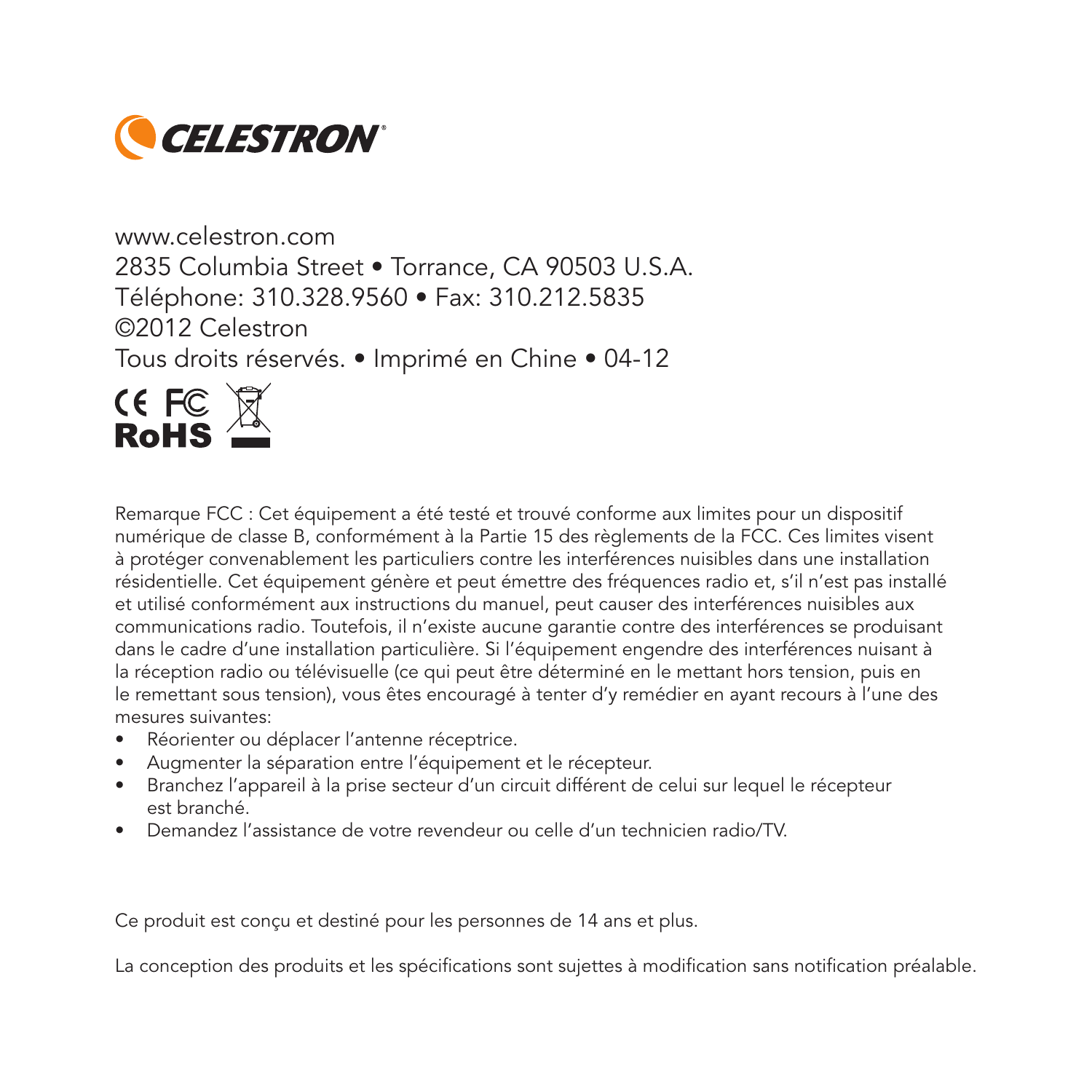

# Reproductor de imágenes digital para microscopios



# MANUAL DE INSTRUCCIONES Modelo Nº44421

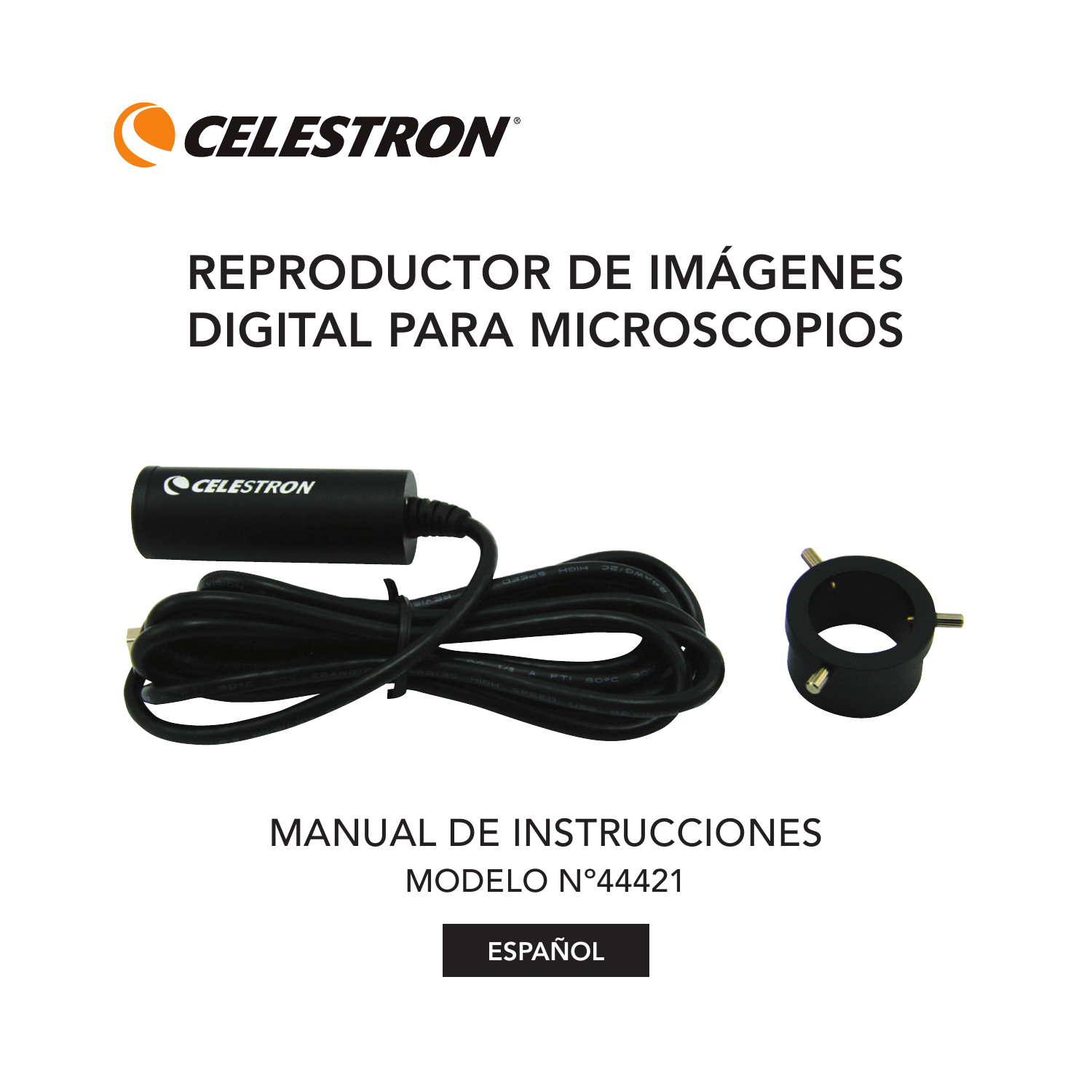# *Introducción*

Le felicitamos por la compra de su reproductor de imágenes digital de Celestron para microscopios. Su reproductor de imágenes es un instrumento óptico de precisión fabricado con materiales de gran calidad para asegurar durabilidad, y está diseñado para ofrecerle gran entretenimiento con un mantenimiento mínimo. Su tamaño es minúsculo: 64 mm de largo x 22 mm de diámetro; pesa sólo 42 g, sin embargo, es muy potente en su aplicación con un sensor de 2MP para la cámara digital.

Este reproductor de imágenes se puede utilizar con el mismo fin que cualquiera de los tradicionales: aficiones, educadores, laboratorios médicos, inspecciones industriales, aplicaciones de ingeniería, profesores, estudiantes, aplicaciones científicas, consultas médicas, departamentos de policía, pruebas realizadas por administraciones públicas, y uso general por parte de consumidores, excepto que se pueden ver las imágenes en una pantalla de ordenador y tomar fotos o vídeos de las imágenes.

El reproductor de imágenes digital para microscopios funcionará con casi todos los microscopios (biológicos y estéreo) mientras que los tambores oculares sean del tamaño universal de 23 y 30 mm ó similar. Reemplace el ocular en el microscopio con el reproductor de imágenes.

Antes de intentar usar su reproductor de imágenes, lea todas las instrucciones para familiarizarse con las funciones y operaciones a fin de hacer más fácil el uso del mismo.

Con el software que se incluye, podrá observar las imágenes aumentadas u obtener vídeos o fotos con los sistemas operativos Windows XP, Vista y 7 de Microsoft. También puede utilizar el microscopio con otro software de captura de imágenes que ya tenga en su ordenador. Si está utilizando un MAC, puede obtener vídeos y fotos pero necesita el software apropiado para este tipo de ordenador. También deberá tener una unidad de CD/DVD y un puerto USB abierto.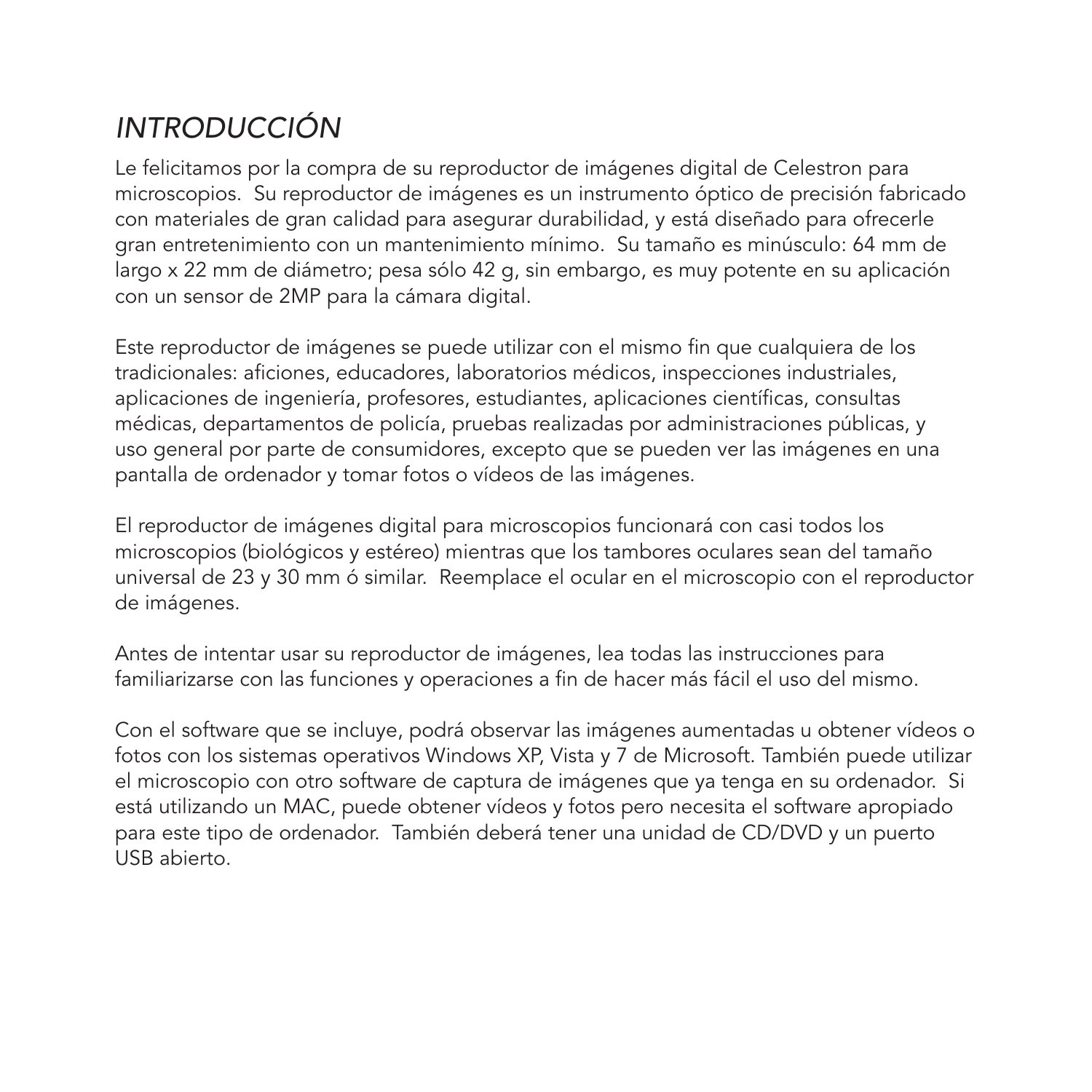#### Configuración de la captura de su microscopio digital

- 1. Saque con cuidado el reproductor de imágenes, adaptador y CD-ROM (Digital Microscope Suite) de la caja y póngalos en una mesa, en un escritorio o en otra superficie plana. El cable USB está conectado permanentemente al reproductor de imágenes.
- 2. Retire la bolsa de plástico que cubre el reproductor de imágenes.
- 3. El adaptador (imagen a la derecha) se conecta al reproductor de imágenes utilizando tres tornillos. Primero, retraiga los hilos del adaptador de forma que no sobresalgan a través del tambor y así insertar con facilidad el reproductor de imágenes.

A. La posición del adaptador en el reproductor de imágenes no es fundamental, pero la parte superior del mismo (el extremo con los tornillos) deberá estar a una distancia aproximada de 40 mm del extremo del sensor para que funcione de forma óptima en la mayoría de los microscopios. Apretar los tornillos

- 4. Retirar el ocular (sólo uno si su microscopio utiliza dos como con un microscopio estéreo o cabezal binocular con un microscopio biológico).
- 5. Coloque el reproductor de imágenes en el tambor del ocular. Se fija en su lugar con su propio peso. No obstante, cuando mueva su microscopio con el reproductor de imágenes en el tambor del ocular, no lo gire hacia los laterales, o hacia arriba o bajo, porque se caerá.



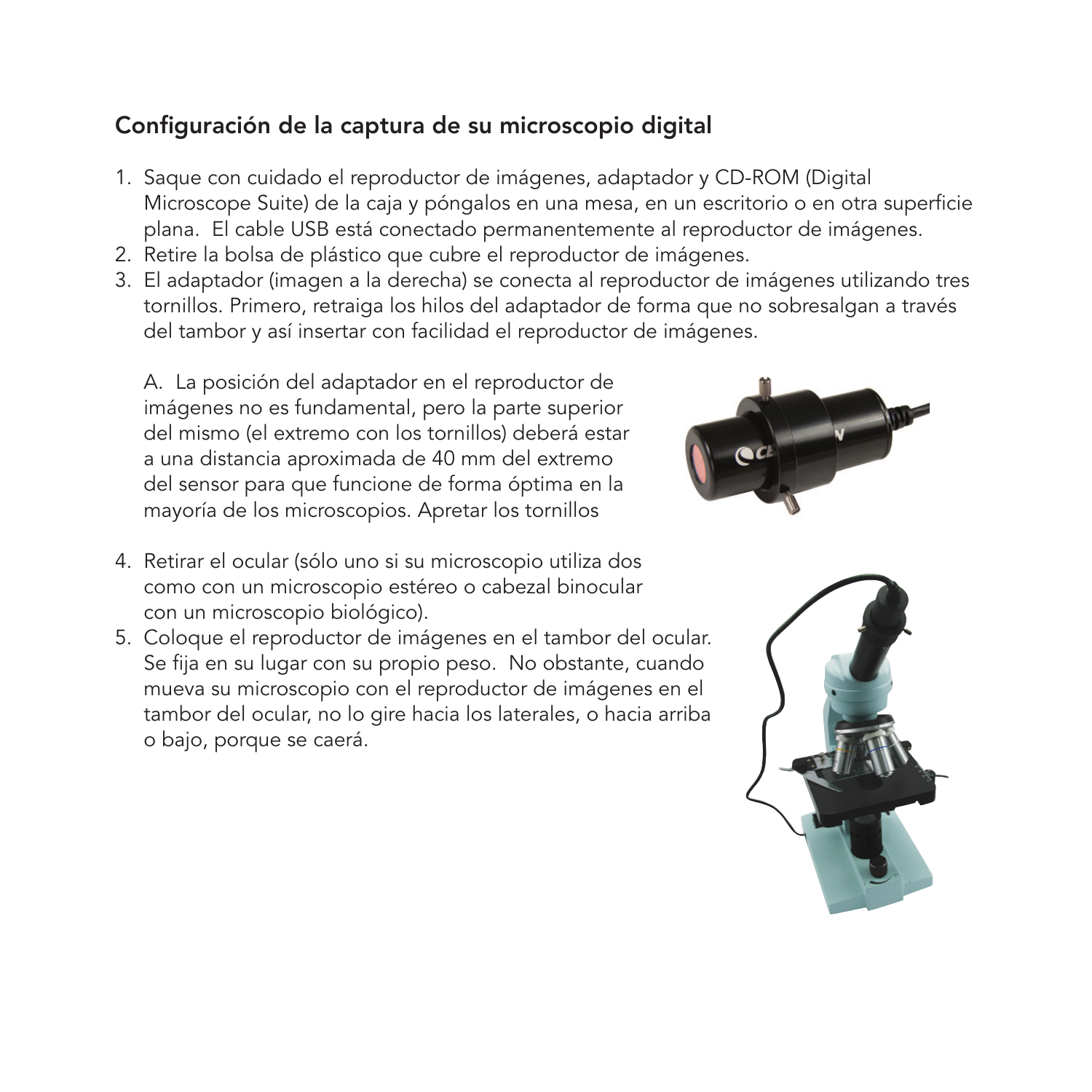#### Uso del capturador

Antes de utilizar su reproductor de imágenes para la visualización en la pantalla del ordenador o para obtener imágenes, tendrá que asegurarse de que el controlador es reconocido por su ordenador. Su reproductor de imágenes es de tipo Plug and Play (enchufar y reproducir) y el ordenador deberá reconocer automáticamente el tipo de controlador, tanto en los sistemas operativos Windows XP, Vista y 7 como en Apple MAC versión 10.4.9 o posterior.

Enchufe el cable USB del reproductor de imágenes en el puerto USB de su ordenador. Cada sistema informático tendrá un mensaje ligeramente diferente. Por ejemplo, en algunos sistemas operativos Vista, al conectarse, el mensaje podría decir Installing Device Driver Software (instalando software del controlador del dispositivo) y a continuación podría ver el mensaje Your Devices Are Ready to Use (ya puede utilizar sus dispositivos). Simplemente siga las instrucciones que se muestran en la pantalla.

Tendrá que instalar el software Digital Microscope Suite (en Windows) para poder ver u obtener imágenes, y antes de hacer esto tendrá que desenchufar el cable USB hasta que la instalación se haya finalizado. También puede utilizar el software de imágenes y fotos que tenga en su sistema Windows si así lo desea. Para utilizar el reproductor de imágenes con los sistemas operativos MAC tendrá que tener el software de imágenes y fotos apropiado en su ordenador (como una combinación de "iChat" con "Photo Booth", etc.).

La potencia digital aproximada es de 100x (en un monitor de 14" (35mm) hasta 30" (75mm) usando el capturador. La potencia real se determina con la potencia digital usando el capturador (100x) multiplicada por la potencia de la lente del objetivo. Como ejemplo, si la lente del objetivo usada es de 4x, la potencia que capturará para imágenes o video será de 400x. Si usa un objetivo de 40x, la potencia será de 4000x, etc.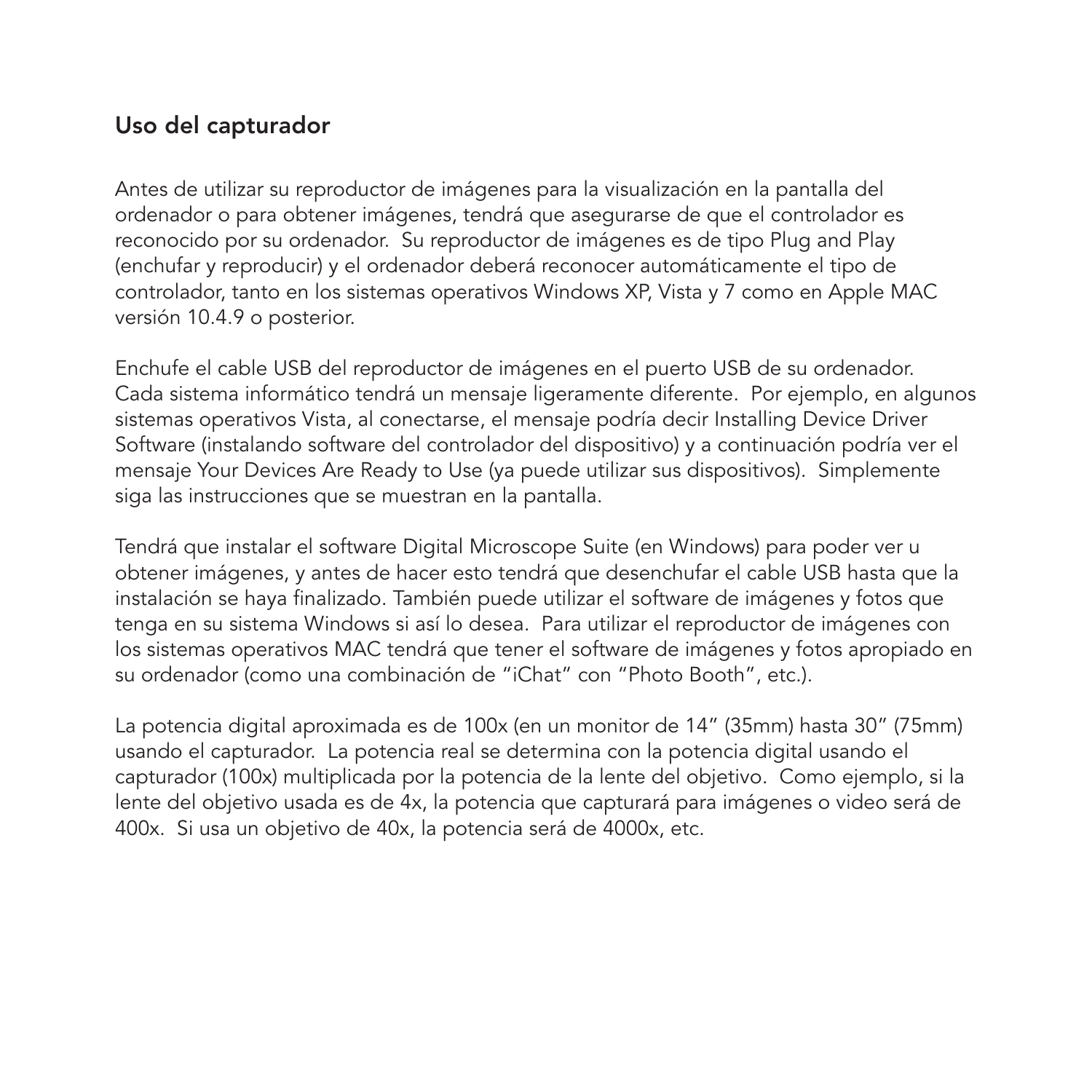#### Ajuste de la intensidad de la luz

Bien utilice iluminación por espejos o eléctrica, tendrá que comprobar cuánta luz le permite obtener la mejor imagen. También puede experimentar con condensadores y diafragmas (si su microscopio los incluye) para conseguir un ajuste óptimo en la obtención de la mejor imagen.

#### Enfoque

Para enfocar su microscopio con el reproductor de imágenes conectado lo hará de la misma forma que para observar. Para obtener las mejores imágenes, asegúrese de que la muestra o el objeto está bien enfocado. Al cambiar de potencia tendrá que reenfocar.

#### Rotación del reproductor de imágenes

Cuando mire a la imagen en la pantalla de su ordenador, podrá rotar su posición al rotar el reproductor de imágenes a la posición que prefiera.

#### Instalación del software Digital Microscope Suite (DMS)

Su reproductor de imágenes viene con un CD-ROM del Digital Microscope Suite que le permite utilizarlo para visualizar y obtener imágenes con su ordenador al utilizar los sistemas operativos Windows de Microsoft.

Antes de instalar el software, extraiga de su ordenador el cable USB de la cámara digital y no lo conecte hasta que la instalación del software se haya completado. Introduzca el CD-ROM en la unidad de disco de su ordenador; el CD-ROM comenzará automáticamente. Aparecerán mensajes (cada sistema operativo puede mostrar algo diferente) para guiarle durante el proceso de instalación.

Si el software no comienza automáticamente, haga doble clic en Mi PC y con el botón derecho del ratón haga clic en el icono CD-ROM para iniciarlo.

Podrá ver "Archivos que están actualmente en el CD" y observará que "Digital Microscope Suite" es una carpeta. Haga doble clic en la carpeta y a continuación seleccione con otro doble clic "Setup" (InstallShield Setup Launcher).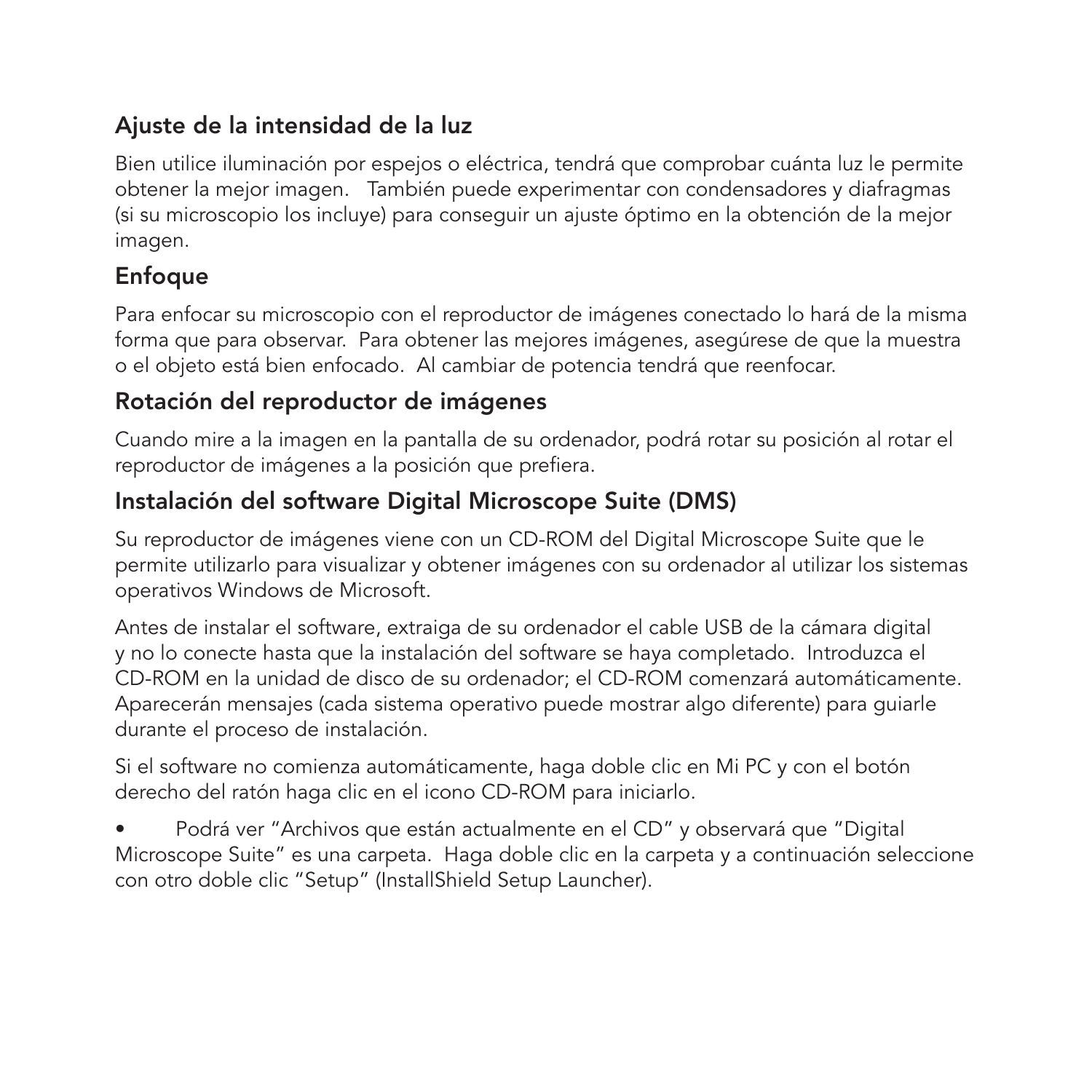• A continuación aparecerá el asistente de InstallShield. A continuación seleccione las opciones predeterminadas (tales como Siguiente) hasta llegar a Terminar.

Su software se instaló correctamente. En el escritorio tendrá un icono llamado "Digital Microscope Suite", pero si no es así, ése será el nombre del programa que tendrá que seleccionar en los programas instalados cuando desee utilizar el reproductor de imágenes digital para microscopios.

#### Uso del software Digital Microscope Suite (DMS)

Enchufe el cable USB del reproductor de imágenes a su ordenador y después inicie el software DMS.

El DMS contiene obtención y organización básicas de imágenes para sus fotos y vídeos. Haga clic en el icono de DMS para comenzar.

El software es muy intuitivo y fácil de utilizar. Puede cambiar los valores de configuración utilizando "File" (archivo) y "Settings" (configuración); el dispositivo de vídeo deberá tener como valor predeterminado "Celestron Digital Imager" (reproductor de imágenes digital de Celestron), pero si no es así, cámbielo para que el software DMS funcione de forma apropiada.

Puede obtener fotos utilizando el botón de fotos en el microscopio (sólo con Windows) o también puede utilizar el teclado al hacer



clic en entrar en "Capture an Image" (capturar una imagen). Para vídeos, tiene que iniciar e interrumpir en el icono que se muestra en la pantalla.

#### ¡Ya puede comenzar su aventura digital!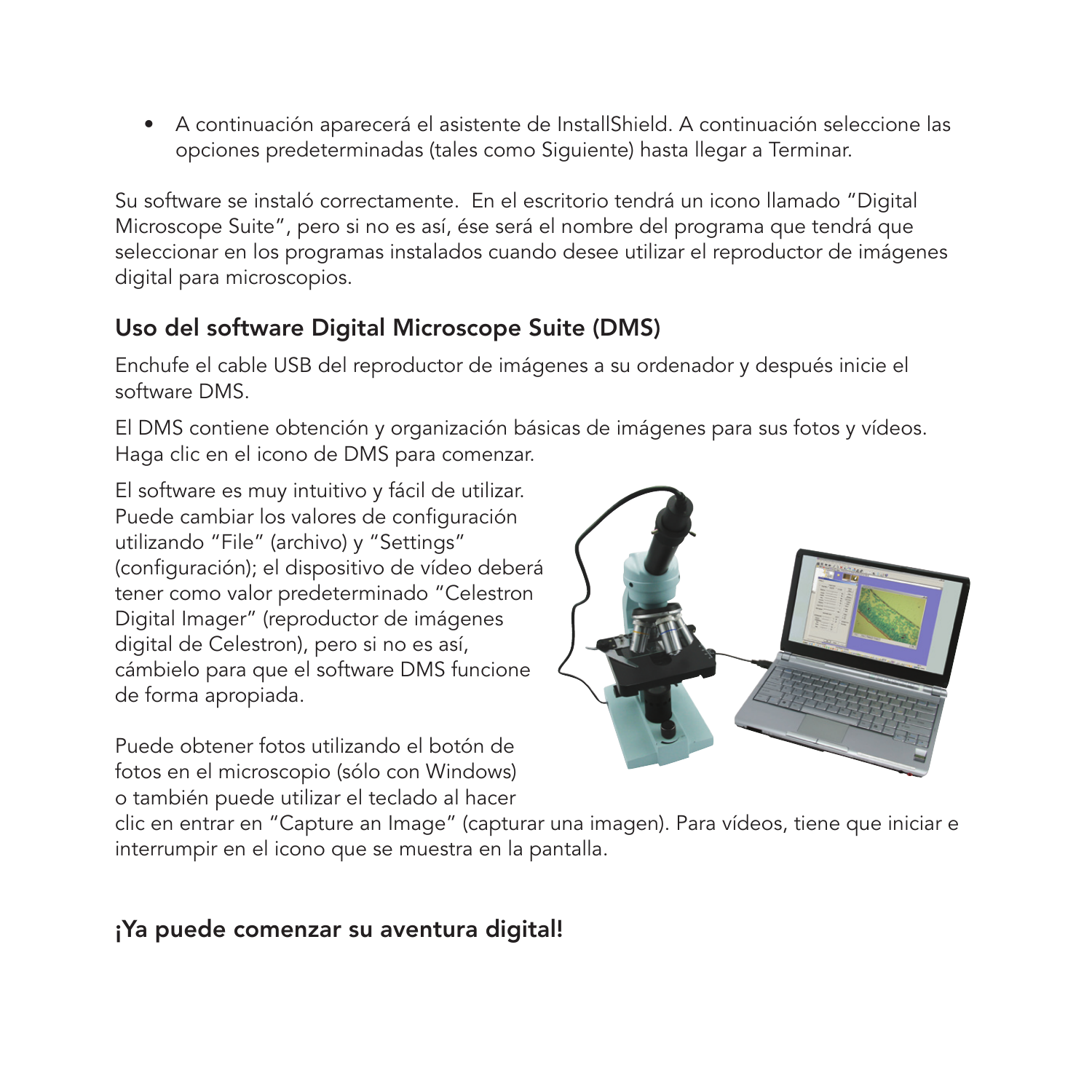## *Cuidado, mantenimiento y garantía*

Su reproductor de imágenes es un instrumento óptico de precisión y debe tratarse siempre con cuidado. Siga estas sugerencias de cuidado y mantenimiento y su reproductor de imágenes necesitará muy poco mantenimiento durante toda su vida útil.

- • Guarde el reproductor de imágenes en un lugar limpio y seco.
- • Tenga mucho cuidado si usa el microscopio bajo la luz directa del sol para evitar daños en el reproductor de imágenes o en los ojos.
- • Nunca apunte el reproductor de imágenes hacia el sol, ya que el sensor puede dañarse y dejar de funcionar.
- • Limpie las superficies exteriores con un paño húmedo.
- • Nunca limpie las superficies ópticas con un paño ni con toallitas de papel ya que pueden rayar fácilmente las superficies ópticas.
- • Limpie el polvo de las superficies ópticas con una brocha de pelo de camello o con un soplador de aire.
- • Para limpiar las huellas de las superficies ópticas, use un limpiador de lentes y tejido para limpiar las lentes, que podrá encontrar en la mayoría de las tiendas de fotografía y cuando limpie estas superficies no frote en círculo ya que esto podría causar ralladuras.
- • Nunca desmonte ni limpie las superficies ópticas internas. Esto debe ser realizado por técnicos calificados en la fábrica u otros centros de reparación autorizados.
- • No desensamble o desarme el reproductor de imágenes, ya que lo puede dañar.

# *Garantía*

Su reproductor de imágenes tiene una garantía limitada de dos años. Para obtener información detallada, vea el sitio Web de Celestron: www.celestron.com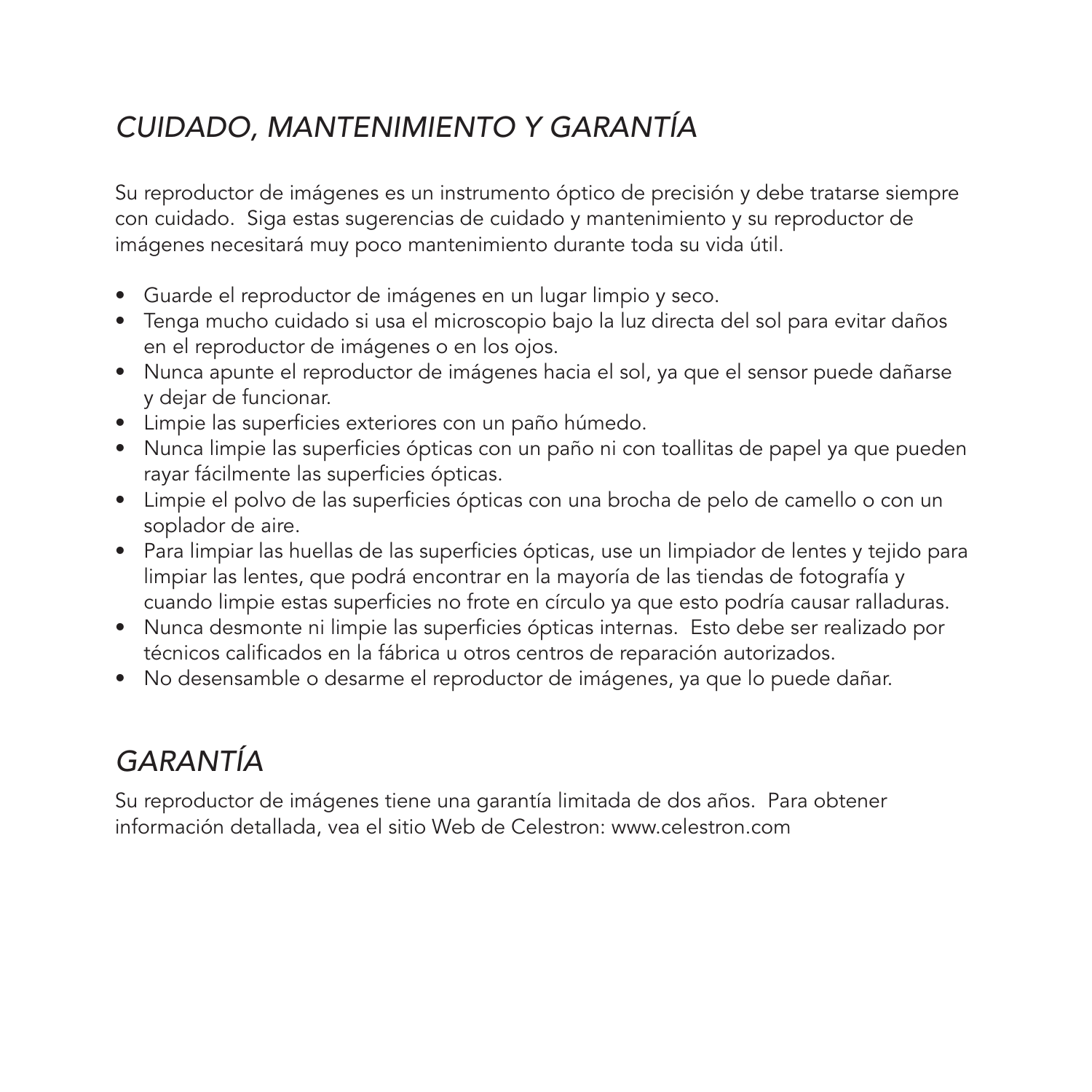

www.celestron.com 2835 Columbia Street • Torrance, CA 90503 U.S.A. Teléfono: 310.328.9560 • Fax: 310.212.5835 ©2012 Celestron Todos los derechos reservados. • Impreso en China • 04-12



Notas FCC: Este equipo ha sido probado y cumple con las limitaciones de los dispositivos digitales de Clase B, según el Apartado 15 de las normas FCC. Estas limitaciones se han diseñado para proporcionar una protección razonable contra interferencias dañinas en una instalación doméstica. Este equipo genera, utiliza y puede emitir energía de radiofrecuencia y, si no se instala y utiliza según las instrucciones, puede provocar interferencias dañinas a las comunicaciones por radio. Sin embargo, no existen garantías de que no se produzcan interferencias en una instalación concreta. Si este equipo crea interferencias perjudiciales para la recepción de radio o televisión, lo que puede determinarse apagando y encendiendo el equipo, se recomienda al usuario intentar corregir las interferencias con una o más de las medidas siguientes:

- • Reoriente o recoloque la antena receptora.
- • Aumente la separación entre el equipo y el receptor.
- • Conecte el equipo a una toma de corriente o circuito distinto de aquél al que esté conectado el receptor.
- • Consulte con el vendedor o un técnico de radio/TV experimentado para obtener ayuda.

Este producto está diseñado y pretendido para personas de 14 o más años de edad.

El diseño y las especificaciones del producto están sujetos a cambios sin previo aviso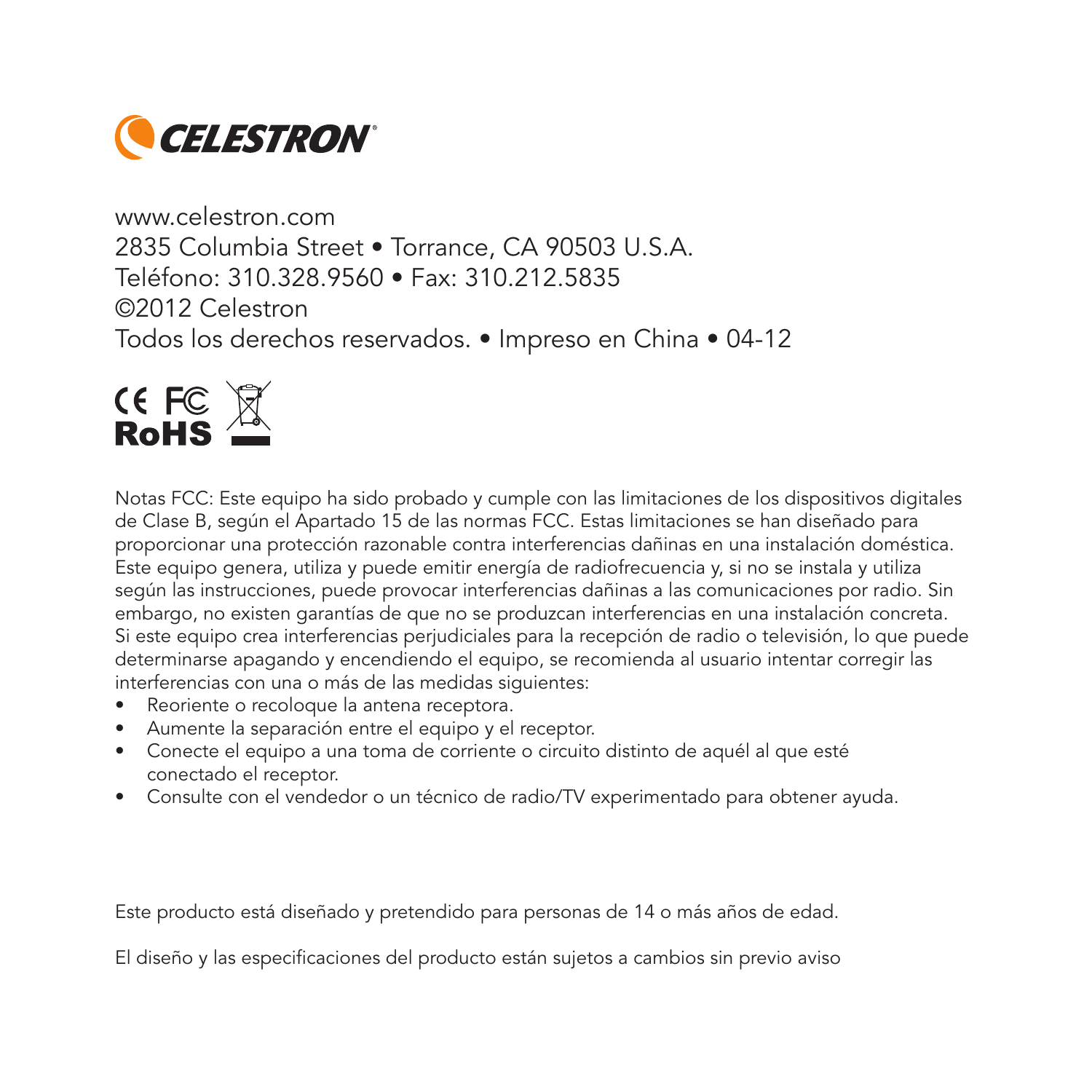

# BEDIENUNGSANLEITUNG Digitalmikroskop-Imager



ModeLL 44421

**DEUTSCH**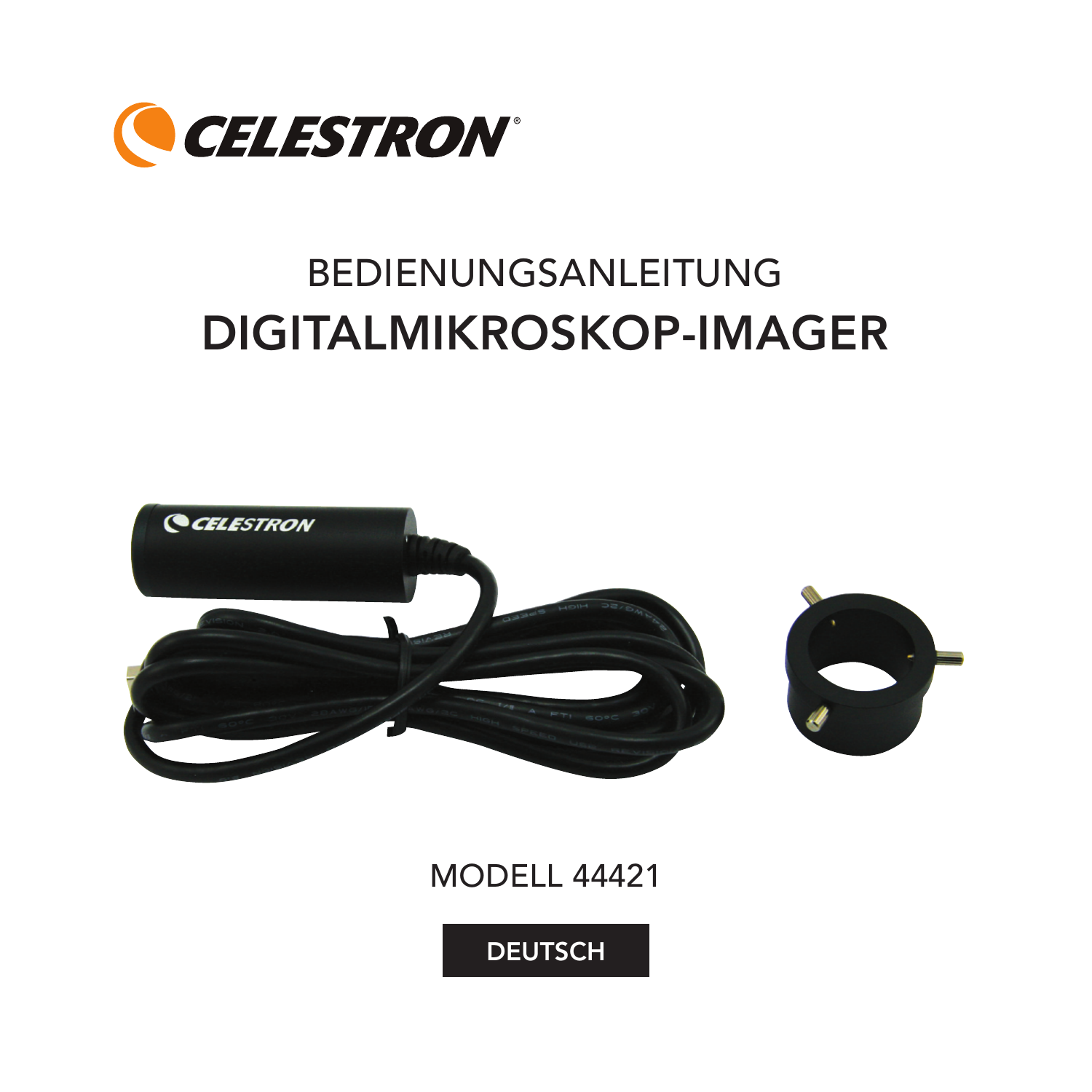# *Einführung*

Herzlichen Glückwunsch zu Ihrem Kauf des Celestron Digitalmikroskop-Imagers. Ihr Imager ist ein optisches Präzisionsinstrument, das aus hochwertigen Materialien besteht, um Haltbarkeit und eine lange Lebensdauer zu gewährleisten. Es wurde entwickelt, um Ihnen mit minimalen Wartungsanforderungen viele Jahre Freude zu bereiten. Das Instrument ist von kleinster Größe – 64 mm (2,5 Zoll) Länge x 22 mm (0,9 Zoll) Durchmesser – und wiegt nur 42 g (1,5 oz.), ist jedoch leistungsstark bei Anwendung mit einem 2-MP-Sensor für die Digitalkamera.

Dieser Imager kann für praktisch alle Anwendungen traditioneller Mikroskope verwendet werden: Amateure, Pädagogen, medizinische Labors, Industriekontrollen, technische Anwendungen, Lehrer, Schüler, wissenschaftliche Anwendungen, Arztpraxen, Polizeibehörden, Behördentests und allgemeine Verwendung von Verbrauchern – und die Bilder können auf einem Computerbildschirm angezeigt werden und es können Schnappschüsse oder Videoaufnahmen der Bilder gemacht werden.

Der Digitalmikroskop-Imager ist mit praktisch allen Mikroskopen (biologische und Stereomikroskope) kompatibel, solange die Okularsteckhülsen die Universalgrößen 23 mm und 30 mm o.ä. haben. Das Okular am Mikroskop wird durch den Imager ersetzt.

Lesen Sie diese Anleitung durch, bevor Sie versuchen, den Imager zu benutzen, um sich mit den Funktionen und Arbeitsabläufen vertraut zu machen. Es erleichtert Ihnen die Anwendung.

Die im Lieferumfang enthaltene Software ermöglicht Ihnen die Beobachtung der vergrößerten Bilder oder Videoaufnahmen und Schnappschüsse mit den Betriebssystemen Microsoft Windows XP, Vista und 7. Das Mikroskop kann auch mit anderer Bilderfassungssoftware, die Sie möglicherweise auf Ihrem Computer installiert haben, verwendet werden. Wenn Sie mit einem MAC arbeiten, können Sie Videoaufnahmen und Schnappschüsse machen, aber Sie benötigen Bild-/Fotoerfassungssoftware für MAC. Sie benötigen auch ein CD/DVD-Laufwerk und einen freien USB-Anschluss.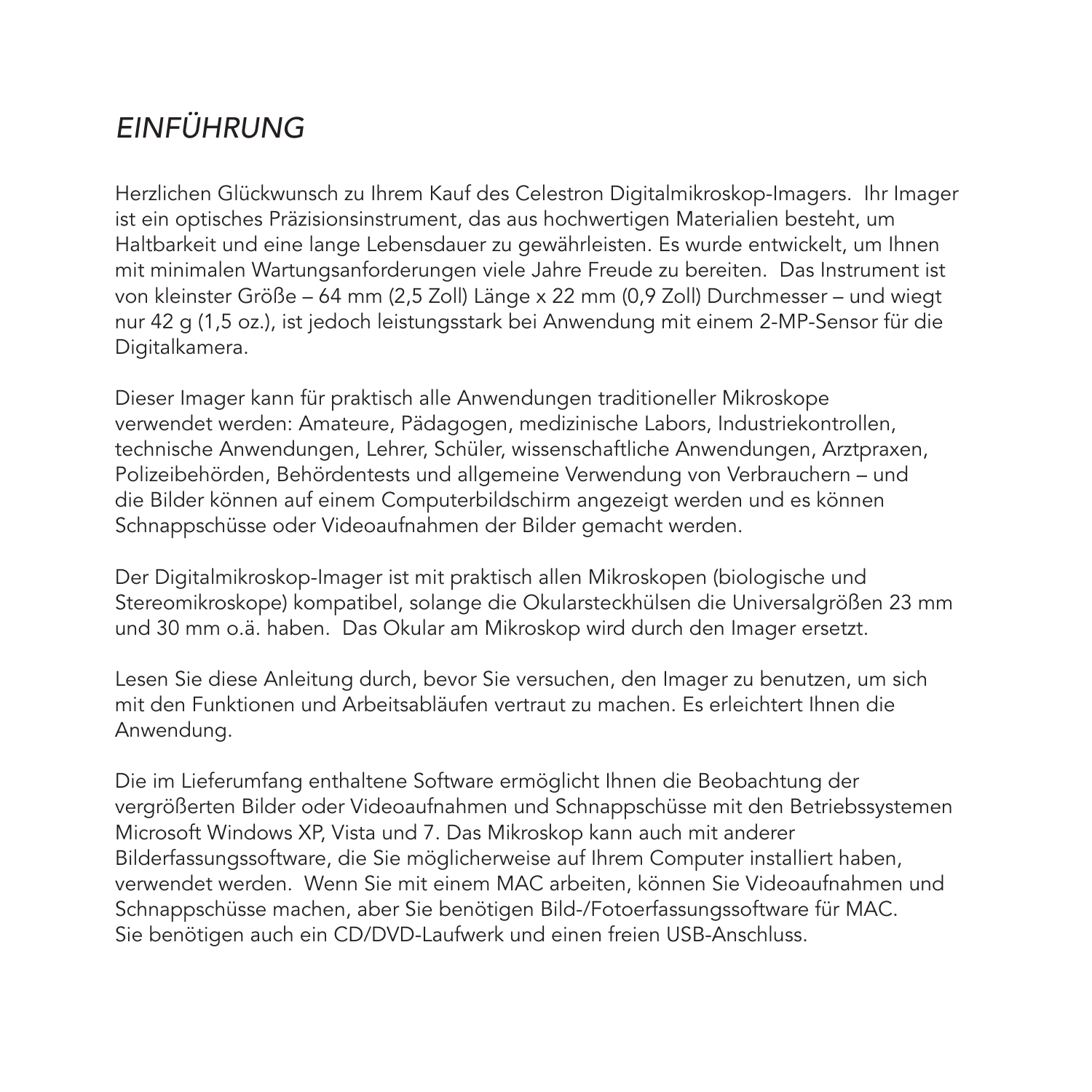#### So richten Sie Ihren digitalen Mikroskop-Bildgeber ein

- 1. Nehmen Sie den Imager, Adapter und die CD-ROM (Digital Microsope Suite) vorsichtig aus dem Karton und stellen Sie sie auf einen Tisch, Schreibtisch oder eine andere flache Oberfläche. Das USB-Kabel ist fest mit dem Imager verbunden.
- 2. Entfernen Sie den Plastikbeutel, mit dem der Imager geschützt ist.
- 3. Der Adapter (siehe Bild rechts) wird mit drei Daumenschrauben am Imager angebracht. Ziehen Sie zuerst die Gewinde aus dem Adapter, so dass sie nicht durch die Steckhülse vorstehen und das Einstecken des Imagers behindern. Stecken Sie dann den Imager ein.
	- A. Die Position des Adapters am Imager ist unerheblich, aber die Oberseite des Adapters (Daumenschrauben-Ende) sollte ca. 40 mm (1,6 Zoll) vom Sensorende entfernt sein, um eine optimale Leistung bei den meisten Mikroskopen zu erzielen. Ziehen Sie die Schrauben fest.
- 4. Enfernen Sie das Okular (nur ein Okular, wenn Ihr Mikroskop zwei Okulare verwendet, wie z.B. ein Stereomikroskop oder einen Binokularkopf bei biologischen Mikroskopen).
- 5. Stecken Sie den Imager in die Steckhülse des Okulars. Es wird durch sein eigenes Gewicht festgehalten. Das ist in Ordnung. Sie dürfen jedoch bei einer Bewegung des Mikroskops mit dem Imager in der Okularsteckhülse das Mikroskop nicht auf die Seite drehen oder auf den Kopf stellen, da sonst der Imager herausfallen würde.



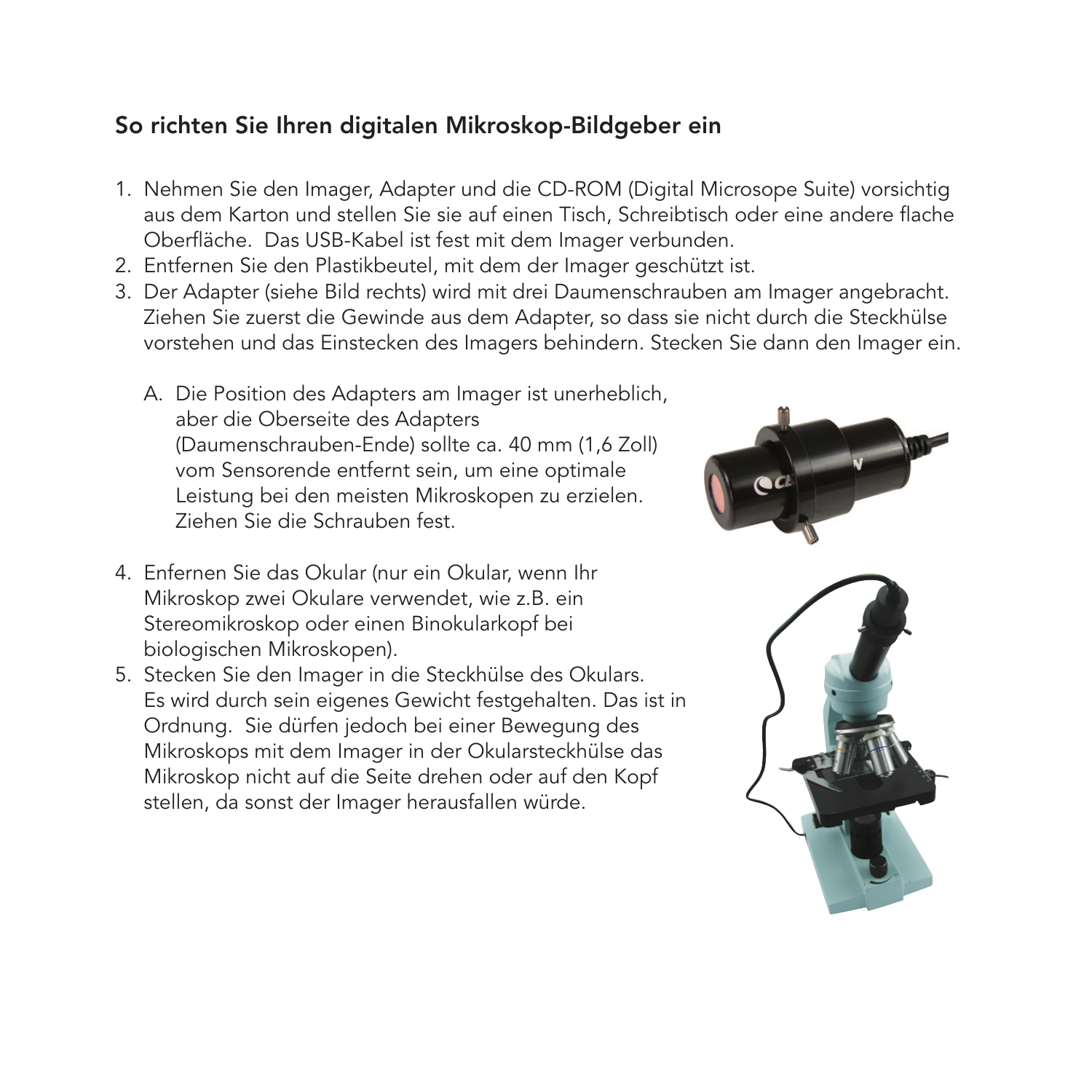#### So verwenden Sie den Bildgeber

Vor der Verwendung Ihres Imagers zur Betrachtung auf Ihrem Computerbildschirm oder für Aufnahmen müssen Sie zuerst sicherstellen, dass der Treiber vom Computer erkannt wird. Ihr Imager ist vom "Plug-and-Play"-Typ, d.h. der Computer sollte den Treibertyp automatisch auf den Betriebssystemen Microsoft Windows XP, Vista und 7 sowie Apple MAC Version 10.4.9 und höheren Betriebssystemen erkennen.

Schließen Sie das USB-Kabel des Imagers am USB-Anschluss des Computers an. Die verschiedenen Computersysteme zeigen etwas andere Meldungen an. Zum Beispiel erscheint bei manchen Vista-Betriebssystemen nach dem Anschluss der Kamera die Meldung "Installing Device Driver Software" (Gerätetreiber-Software wird installiert), kurz darauf gefolgt von "Your Devices Are Ready to Use" (Ihre Geräte sind betriebsbereit). Befolgen Sie einfach die Anweisungen auf dem Bildschirm.

Sie müssen die Digital Microscope Suite-Software (Windows-Betriebssystem) installieren, um Betrachtungen und/oder Aufnahmen vornehmen zu können. Vorher muss das USB-Kabel abgezogen werden, bis die Installation beendet ist. Sie können, wenn Sie es wünschen, auch andere Bild-/Fotoerfassungssoftware verwenden, die Sie auf Ihrem Windows-System haben. Um den Imager mit MAC-Betriebssystemen verwenden zu können, müssen Sie Bild-/Fotoerfassungssoftware auf Ihrem Computer haben (z.B. Kombination von "iChat" mit ..PhotoBooth" etc.).

Die ungefähre digitale Leistung bei der Verwendung des Bildgebers beträgt 100-fach (bei einem Monitor von 14 Zoll (35 mm) bis 30 Zoll (75 mm)). Die tatsächliche Leistung wird durch die vom Bildgeber verwendete digitale Leistung (100-fach) mal der Objektivlinsenleistung bestimmt. Wenn die verwendete Objektivlinse beispielsweise 4-fach beträgt, benötigen Sie zum Erstellen von Schnappschüssen oder Videos eine 400-fache Leistung. Wird ein 40-fach-Objektiv verwendet, beträgt die Leistung 4000-fach etc.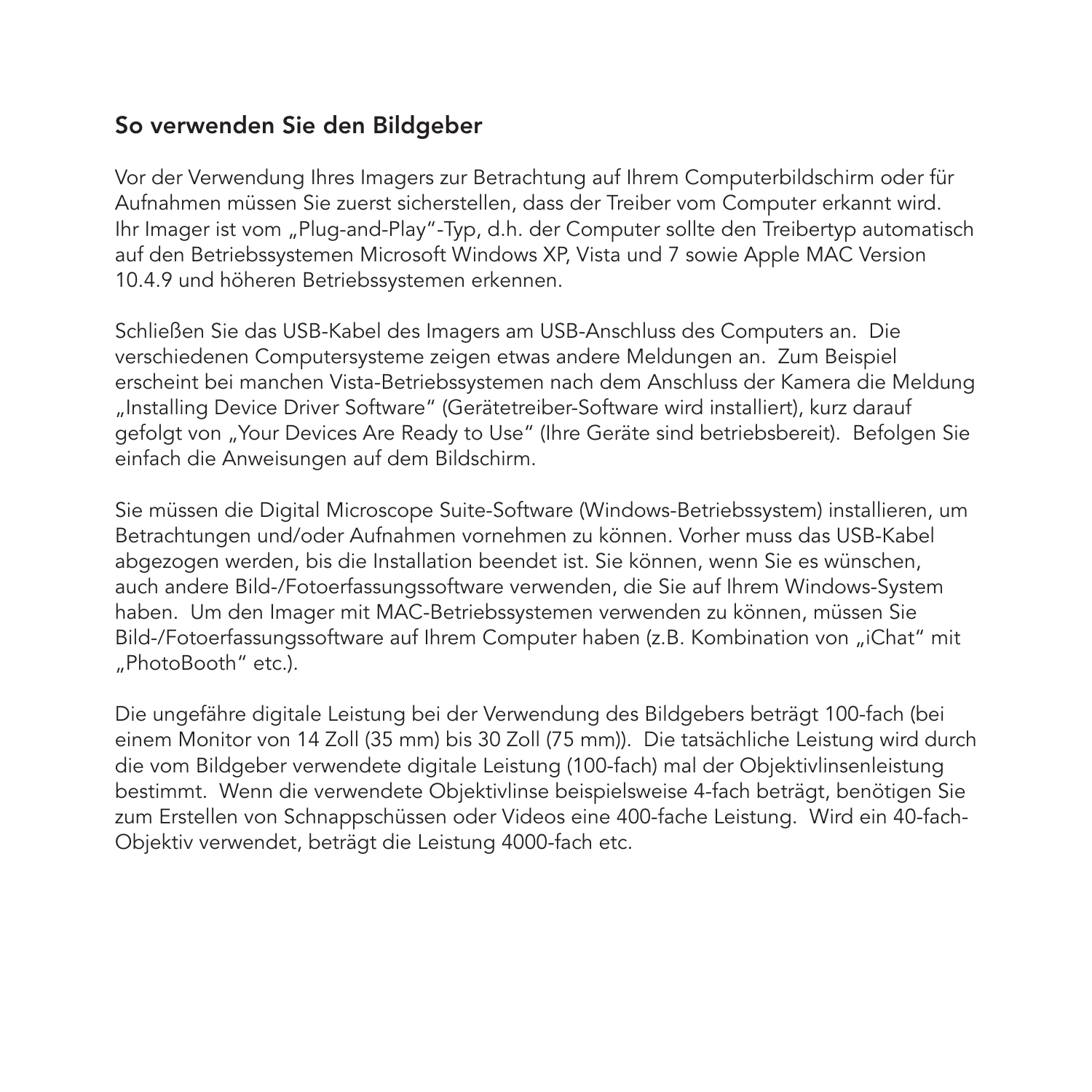#### Einstellung der Lichtintensität

Gleichgültig ob Sie Spiegelbeleuchtung oder elektrische Beleuchtung verwenden, Sie werden experimentieren müssen, um zu sehen, wie viel Licht Ihnen das beste Bild verschafft. Sie können auch mit Kondensoren und Diaphragmen (Blenden) experimentieren (wenn Ihr Mikroskop mit diesen ausgestattet ist), um die beste Einstellung zur Erzielung eines optimalen Bildes zu erhalten.

#### Fokussierung

Sie fokussieren Ihr Mikroskop mit aufgesetztem Imager genau so, wie Sie es zur Betrachtung fokussieren würden. Stellen Sie sicher, um optimale Bilder zu erhalten, dass die Probe oder das Objekt scharf eingestellt ist. Bei Änderung der Vergrößerung müssen Sie neu fokussieren.

#### Drehen des Imagers

Wenn Sie das Bild auf Ihrem Computerbildschirm ansehen, können Sie die Position rotieren, indem Sie den Imager in die bevorzugte Position drehen.

#### Installation der Digital Microscope Suite (DMS)-Software

Im Lieferumfang des Imagers ist die Digital Microscope Suite-CD-ROM enthalten. Sie ermöglicht die Verwendung für visuelle Anwendungen und Darstellung/Aufnahmen auf dem Computer bei Verwendung von Microsoft Windows-Betriebssystemen.

Nehmen Sie vor der Installation der Software das USB-Kabel der Digitalkamera vom Computer ab und schließen Sie es erst dann wieder an, wenn die Software-Installation beendet ist. Legen Sie die CD-ROM im CD-ROM-Laufwerk ein. Der Installationsprozess sollte automatisch beginnen. Um Sie durch das Installationsverfahren zu führen, werden Meldungen eingeblendet (diese können je nach Betriebssystem etwas abweichen). Wenn die Software nicht automatisch gestartet wird, doppelklicken Sie auf "(My) Computer" (Arbeitsplatz) und klicken dann mit der rechten Maustaste auf das CD-ROM-Symbol. Dann sollte sie gestartet werden.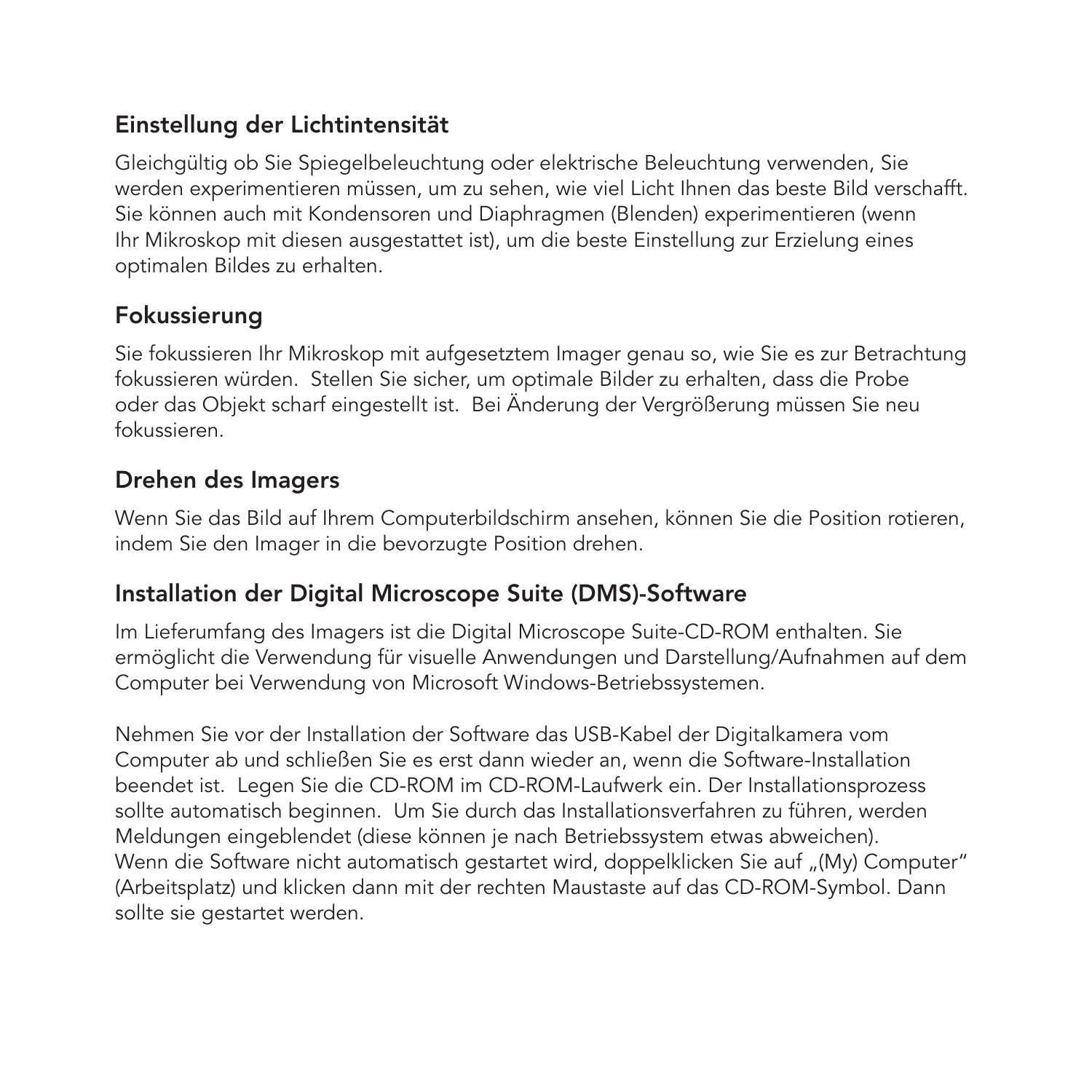- Sie sehen dann "Files Currently on the CD" (Aktuell auf der CD befindliche Dateien) und "Digital Microscope Suite" als Ordner. Doppelklicken Sie zuerst darauf und dann unter den Auswahlmöglichkeiten auf "Setup" (InstallShield Setup Launcher).
- • Dann erscheint der InstallShield-Assistent. Wählen Sie dann die Standardoptionen, "Next" (Weiter) etc., bis "Finish" (Fertig stellen) erscheint. Klicken Sie darauf.

Die Software wurde jetzt richtig installiert. Sie haben jetzt das Desktop-Symbol "Digital Microscope Suite". Wenn nicht, wählen Sie das Programm mit diesem Namen unter Ihren installierten Programmen aus, wenn Sie den Digitalmikroskop-Imager verwenden wollen.

#### Verwendung der Digital Microscope Suite (DMS)-Software

Schließen Sie das USB-Kabel des Imagers am Computer an und starten Sie dann DMS.

DMS enthält die grundlegende Bilderfassung und Organisation für Ihre Fotos (Schnappschüsse) und Videos. Klicken Sie auf das DMS-Symbol, um zu beginnen.

Die Software ist sehr intuitiv und benutzerfreundlich. Sie können die Einstellungen unter "File" (Datei) und "Settings" (Einstellungen) ändern. Für das "Video Device" (Videogerät) sollte standardgemäß "Celestron Microscope Imager"



eingestellt sein. Wenn das nicht der Fall ist, ändern Sie es, damit DMS richtig funktioniert. Sie können Schnappschüsse mit der Schnappschusstaste auf dem Mikroskop machen (nur mit Windows-Betriebssystem). Das ist auch über die Tastatur möglich, indem Sie bei "Capture an Image" (Bild aufnehmen) die Eingabetaste drücken. Für Videos müssen Sie auf dem Symbol auf dem Bildschirm Start/Stopp wählen.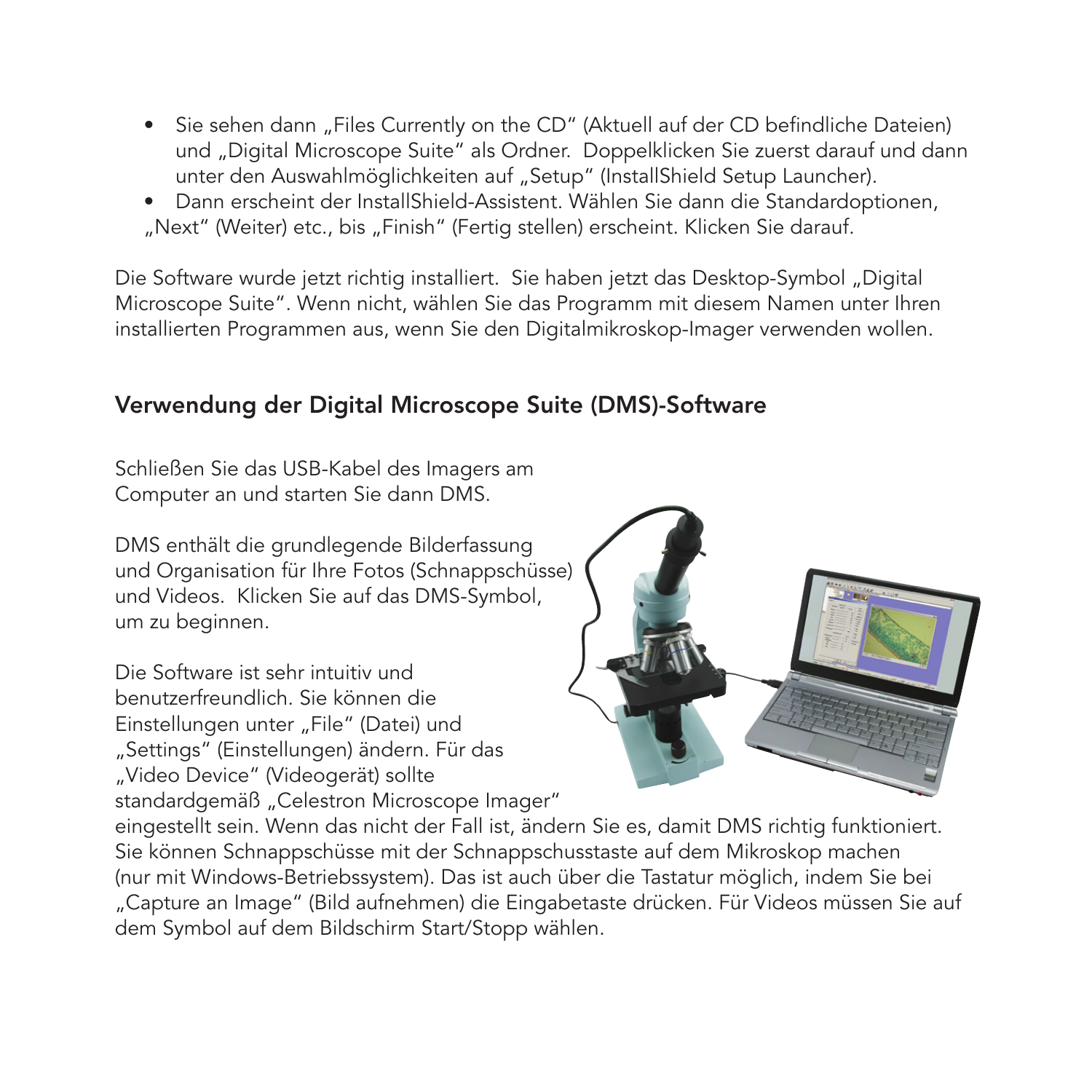#### Jetzt sind Sie bereit für Ihr digitales Abenteuer!

### *Pflege, Wartung und Garantie*

Ihr Imager ist ein optisches Präzisionsinstrument, das stets mit der erforderlichen Sorgfalt behandelt werden sollte. Wenn Sie diese Empfehlungen zur Pflege und Wartung befolgen, erfordert Ihr Imager während seiner Lebensdauer nur sehr wenig Wartung.

- Den Imager an einem trockenen, sauberen Ort aufbewahren.
- • Bei Gebrauch des Mikroskops in direktem Sonnenlicht sehr vorsichtig vorgehen, um Beschädigung des Imagers oder Augenverletzungen zu verhüten.
- • Niemals den Imager auf die Sonne richten. Der Sensor könnte beschädigt werden und nicht mehr funktionieren.
- • Reinigen Sie die Außenflächen mit einem feuchten Lappen.
- • Niemals optische Oberflächen mit Stoff- oder Papiertüchern reinigen, da sie optische Oberflächen leicht zerkratzen können.
- Staub mit einem Kamelhaarpinsel oder einem Luftgebläse von den optischen Oberflächen abpusten.
- Zur Entfernung von Fingerabdrücken von optischen Oberflächen verwenden Sie ein Objektivreinigungsmittel und Linsenreinigungstücher, die in den meisten Fotofachgeschäften erhältlich sind. Beim Reinigen keine Kreisbewegungen machen, da das zu Kratzern o.ä. führen kann.
- • Die internen optischen Oberflächen nicht zerlegen oder reinigen. Solche Arbeiten dürfen nur von qualifizierten Technikern im Herstellungswerk oder von anderen autorisierten Reparatureinrichtungen vorgenommen werden.
- • Den Imager wegen Beschädigungsgefahr nicht zerlegen oder auseinandernehmen.

## *Garantie*

Ihr Imager hat eine eingeschränkte Zwei-Jahres-Garantie. Auf der Celestron-Website www. celestron.com finden Sie detaillierte Informationen.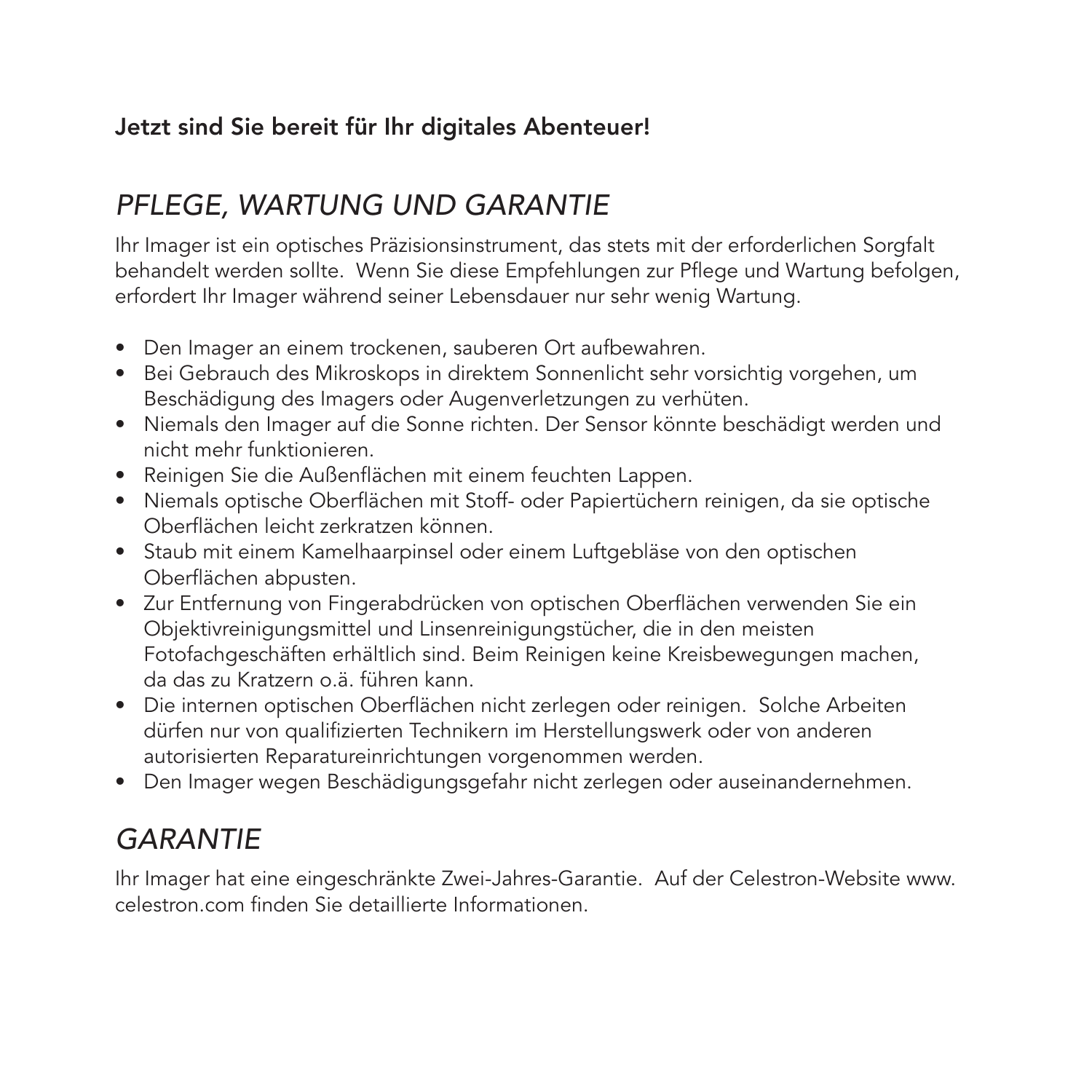

www.celestron.com 2835 Columbia Street • Torrance, CA 90503 U.S.A. Telefon: 310.328.9560 • Fax: 310.212.5835 ©2012 Celestron Alle Rechte vorbehalten. • Gedruckt in China • 04-12



FCC-Erklärung: Dieses Gerät wurde getestet und entspricht den Grenzwerten für digitale Geräte der Klasse B in Übereinstimmung mit Artikel 15 der FCC-Bestimmungen. Diese Grenzwerte sollen einen angemessenen Schutz vor Störungen in Wohngegenden bieten. Dieses Gerät erzeugt, verwendet Hochfrequenzenergie und kann diese ausstrahlen und kann, wenn es nicht in Übereinstimmung mit den Anweisungen installiert und verwendet wird, Störungen im Funkverkehr verursachen. Es kann jedoch keine Garantie gegeben werden, dass in einer bestimmten Installation keine Störungen auftreten können. Falls dieses Gerät Störungen beim Radio- oder Fernsehempfang verursacht, was durch ein vorübergehendes Ausschalten des Geräts festgestellt werden kann, wird der Benutzer dazu angehalten, die Störung durch eine oder mehrere der nachstehenden Maßnahmen zu beheben:

- • Die Empfangsantenne verlegen oder neu ausrichten.
- • Den Abstand zwischen dem Gerät und dem Empfänger vergrößern.
- • Das Gerät an eine andere Steckdose auf einem anderen Stromkreis als dem des Empfängers anschließen.
- Den Händler oder einen erfahrenen Radio- und Fernsehtechniker um Hilfe bitten.

Dieses Gerät wurde für den Gebrauch von 14 Jahren und länger konzipiert.

Produktaufbau und technische Daten können ohne vorherige Ankündigung geändert werden.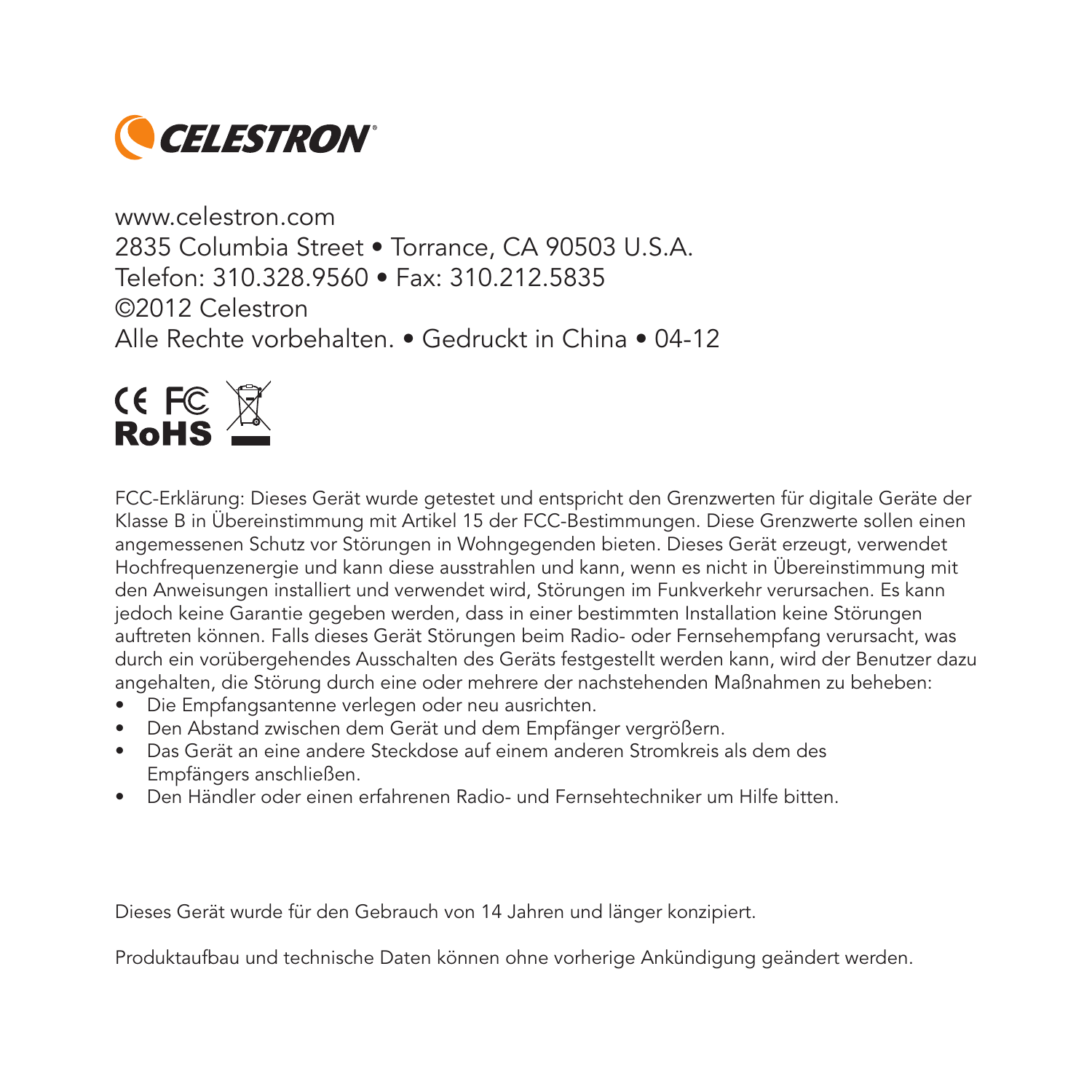

# MANUALE DI ISTRUZIONI



# Dispositivo di imaging digitale per microscopio Modello n. 44421

**ITALIANO**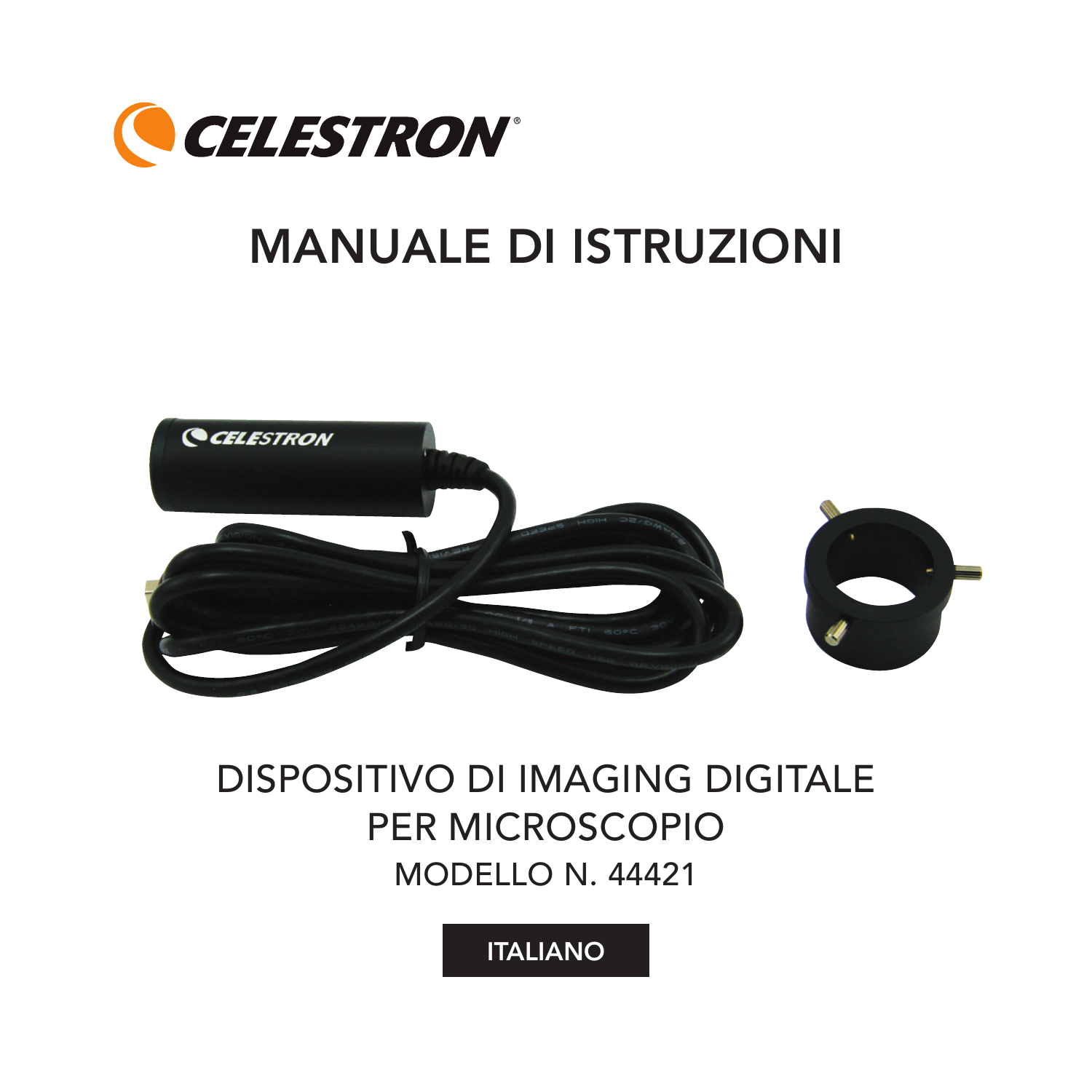### *Introduzione*

Congratulazioni per il vostro acquisto di un dispositivo di imaging digitale per microscopio. Il dispositivo di imaging è uno strumento ottico di precisione prodotto con materiali di alta qualità che ne garantiscono la resistenza e una lunga durata, ed è stato progettato per fornire anni di prestazioni con il minimo di manutenzione. Le sue dimensioni, 64 mm (2,5 pollici) di lunghezza e 22 mm (0,9 pollici) di diametro, sono minime e il peso è di soli 42 g (1,5 once), ma il dispositivo è potente in applicazione con il suo sensore di 2 MP per telecamera digitale.

Questo dispositivo di imaging può essere impiegato per praticamente qualsiasi cosa per cui si usano i microscopi tradizionali: hobbisti, educatori, laboratori medici, ispezioni industriali, applicazioni di ingegneria e progettazione, insegnanti, studenti, applicazioni scientifiche, studi medici, dipartimenti di polizia, prove da parte di enti governativi e utilizzo generale da parte di consumatori; ma con esso le immagini possono essere visualizzate sullo schermo del computer e possono essere fotografate o registrate su video.

Il dispositivo di imaging digitale per microscopio funziona con praticamente qualsiasi microscopio (biologico e stereo) sempre che gli oculari siano della misura universale di 23 mm e 30 mm o simile. Per usarlo, si sostituisce l'oculare del microscopio con il dispositivo di imaging.

Prima di cercare di utilizzare il dispositivo di imaging, leggere le istruzioni per acquistare familiarità con le sue funzioni e operazioni al fine di rendere più facile l'uso del dispositivo.

Con il software in dotazione, si potranno osservare immagini ingrandite o registrare su video o catturare le fotografie con i sistemi operativi Microsoft Windows XP, Vista, e 7. Si può anche usare il microscopio con altro software di cattura delle immagini che fosse già installato sul computer. Se si usa un MAC, si possono registrare dei video o scattare fotografie ma è necessario il software di cattura delle immagini/foto per MAC. Sarà anche necessario disporre di un lettore di CD/DVD e di una porta USB disponibile.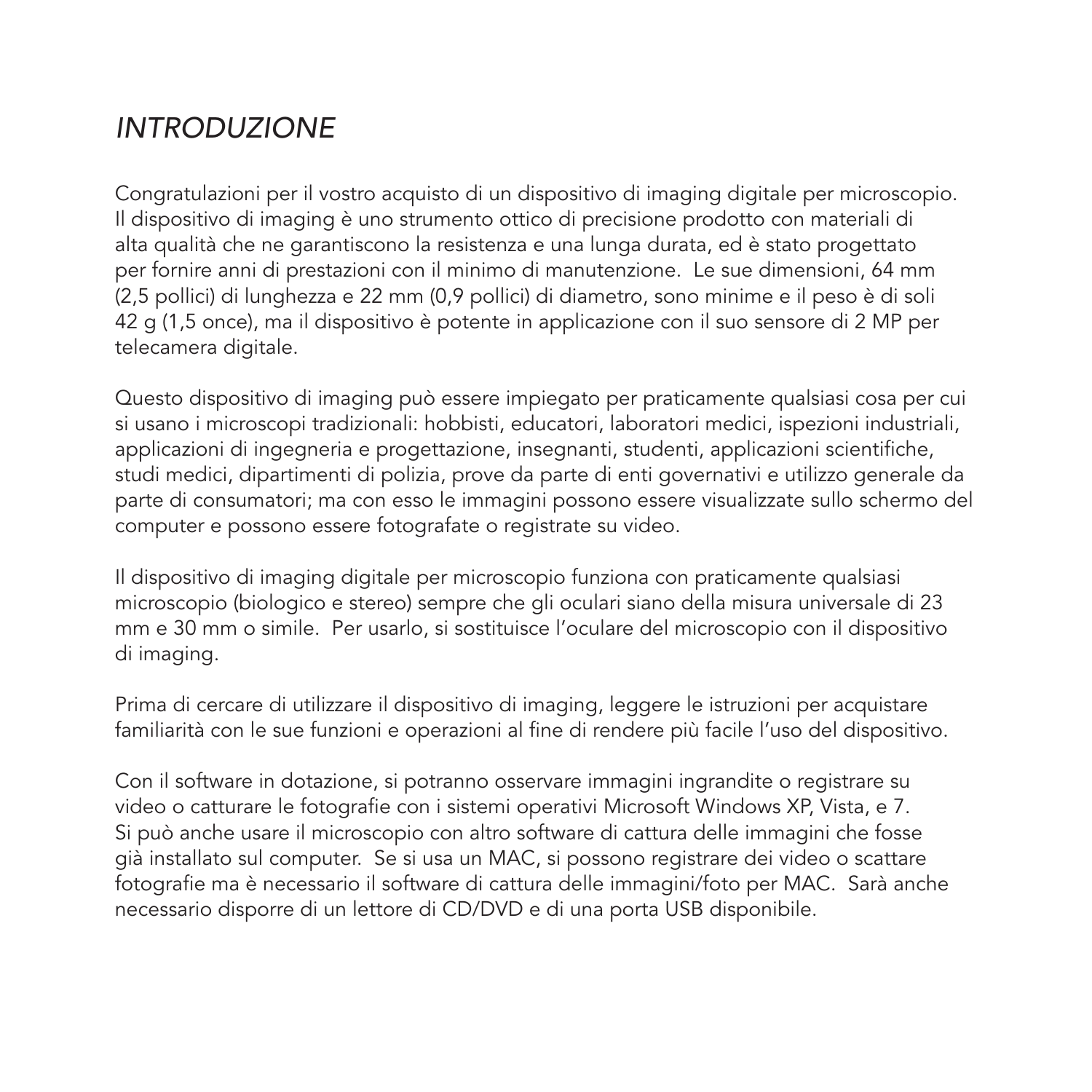#### Configurazione del riproduttore di immagini del microscopio digitale

- 1. Estrarre con cautela dalla scatola il dispositivo di imaging e il CD-ROM del software (Digital Microscope Suite) e disporli su un tavolo, una scrivania o un'altra superficie piana. Il cavo USB è collegato al dispositivo di imaging in modo permanente.
- 2. Togliere la borsa di plastica che copre il dispositivo di imaging.
- 3. L'adattatore (foto a destra) si monta sul dispositivo di imaging con tre viti zigrinate. Per prima cosa svitare l'adattatore in modo che la sua filettatura non fuoriesca dall'oculare e non ci sia così pericolo di interferenza quando si inserirà il dispositivo di imaging, e quindi inserirlo.

A. La posizione dell'adattatore sul dispositivo di imaging non è critica ma la parte superiore dell' adattatore (estremità delle viti zigrinate) dovrà essere a circa 40 mm (1,6 pollici) dall'estremità del sensore per ottenere i risultati migliori con la maggioranza dei microscopi. Serrare le viti.



- 4. Togliere l'oculare (un solo pezzo se il microscopio usa un oculare doppio, come nei microscopi stereo, o la testa binoculare, come nei microscopi biologici).
- 5. Inserire il dispositivo di imaging nel bariletto dell'oculare. Il dispositivo è mantenuto in posizione dal suo stesso peso e tale sistemazione è corretta. Tuttavia, quando si sposta il microscopio con il dispositivo di imaging inserito nel bariletto dell'oculare, non si deve mettere il microscopio di fianco, e non si deve capovolgerlo, perché altrimenti il dispositivo di imaging cade fuori.

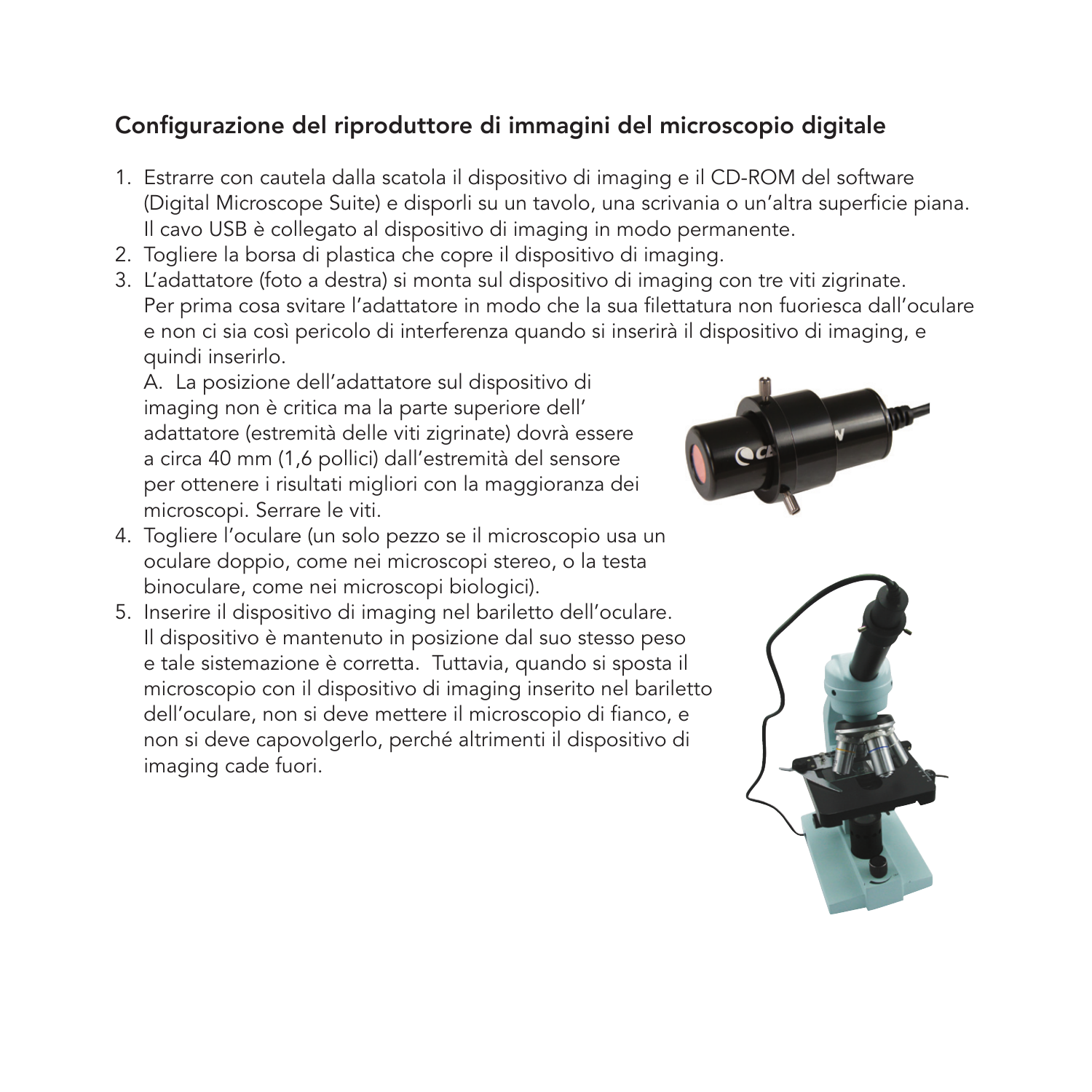#### Utilizzare il riproduttore di immagini

Prima di usare il dispositivo di imanging per la visualizzazione sullo schermo del computer o per la creazione di immagini, occorre assicurarsi che il driver sia riconosciuto dal computer. Il dispositivo di imaging è di tipo "Plug and Play" e il computer dovrebbe riconoscere automaticamente il tipo di driver sui sistemi operativi Microsoft Windows XP, Vista e 7, oltre che sui computer Apple MAC che usano il sistema operativo di versione 10.4.9 e successiva.

Inserire il cavo USB del dispositivo di imaging nella porta USB del computer. Il messaggio sullo schermo sarà lievemente diverso da computer a computer. Per esempio, su alcuni sistemi operativi Vista, quando si inserisce il dispositivo il messaggio potrebbe essere "Installazione driver di dispositivo in corso" e poco dopo si potrebbe visualizzare il messaggio "È ora possibile utilizzare i dispositivi". Basta seguire le eventuali istruzioni mostrate sullo schermo.

Occorre installare il software Digital Microscope Suite (con i sistemi operativi Windows) per poter effettivamente visualizzare e/o creare immagini, e prima di farlo occorre staccare il cavo USB fino a quando l'installazione non è terminata. Se desiderato, per catturare le immagini/ foto, si potranno anche usare programmi diversi eventualmente già installati sul sistema Windows. Per usare il dispositivo di imaging sui computer con sistema operativo MAC sarà necessario installare sul computer il software di cattura delle immagini/foto (ad esempio una combinazione di "iChat" con "Photo Booth", ecc.).

La potenza digitale approssimativa è di 100x (su un monitor di 14" (35 mm) a 30" (75 mm) utilizzando il riproduttore di immagini. La potenza attuale è determinata dalla potenza digitale utilizzando il riproduttore d'immagini (100x) volte la potenza delle lenti dell'obiettivo. Come esempio, se le lenti dell'obiettivo fossero usate a 4x, la potenza acquisita per le istantanee o i video sarebbe quindi di 400x. Se si utilizzasse un obiettivo a 40x, la potenza sarebbe quindi di 4000x, e così via.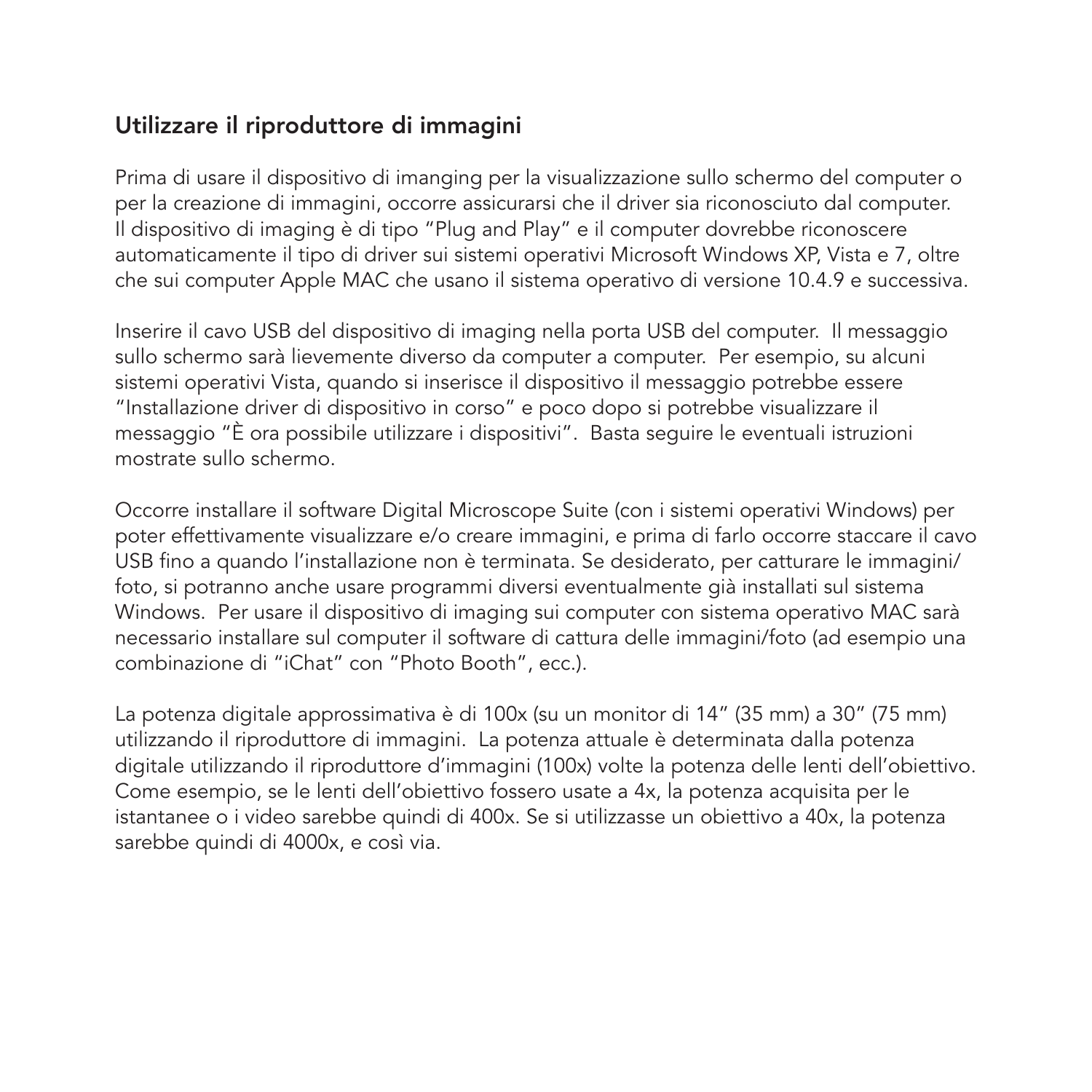#### Regolazione dell'intensità luminosa

Sia che si utilizzi illuminazione a specchio o illuminazione elettrica, si dovrà sperimentare per determinare quale sia l'illuminazione migliore necessaria per l'immagine. Per stabilire la regolazione luminosa che produce l'immagine migliore, si potrà provare anche a usare i condensatori e i diaframmi (se il microscopio ne è dotato).

#### Messa a fuoco

Il microscopio con il dispositivo di imaging montato va messo a fuoco come quando si eseguono le osservazioni dirette. Per ottenere le immagini migliori, accertarsi che il campione o l'oggetto siano perfettamente a fuoco. Quando si cambia ingrandimento si dovrà mettere a fuoco di nuovo.

#### Rotazione dell'immagine

Quando si osserva l'immagine sullo schermo del computer, si potrà girare la sua posizione ruotando il dispositivo di imaging secondo l'angolazione preferita.

#### Installazione del software Digital Microscope Suite (DMS)

Il dispositivo di imaging viene consegnato con il CD-ROM che contiene il software Digital Microscope Suite che consente l'uso del dispositivo per visualizzare le immagini sui computer con sistema operativo Microsoft Windows.

Prima di installare il software, staccare il cavo USB della fotocamera digitale dal computer e non collegarlo fino al termine dell'installazione del software. Inserire il CD-ROM nell'unità apposita e il software dovrebbe avviarsi automaticamente. Appariranno messaggi (ogni sistema operativo mostra qualcosa di diverso) che guidano l'utente attraverso il processo di installazione.

Se il software non si avvia automaticamente, fare doppio clic su "Dati del computer" e poi fare clic con il pulsante destro del mouse sull'icona del CD-ROM: a questo punto il software dovrebbe avviarsi.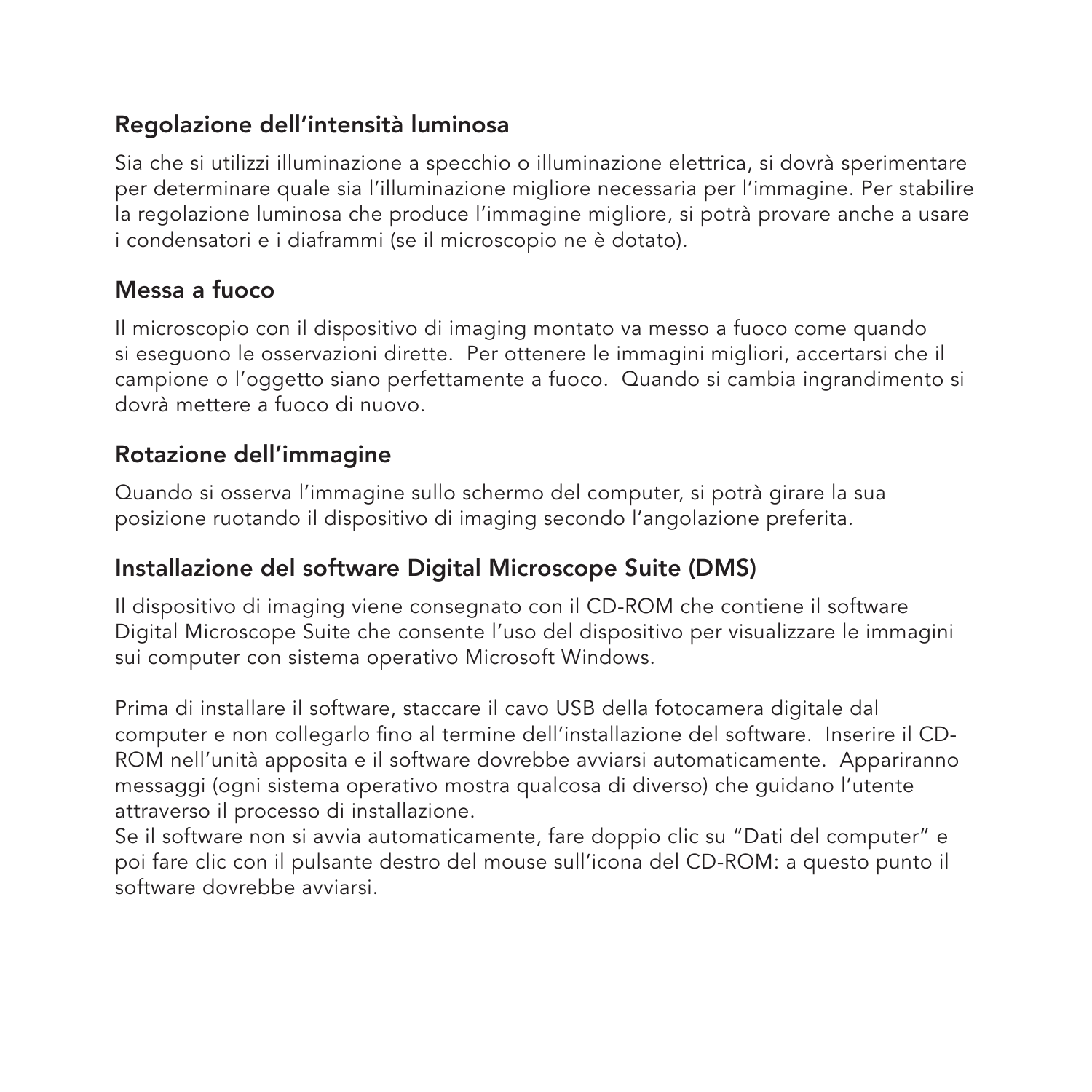- • Si vedranno i "File attualmente sul CD" e si noterà "Digital Microscope Suite" come cartella. Fare doppio clic su "Digital Microscope Suite" e poi fra le scelte presentate fare doppio clic su "Setup" (Installazione) (InstallShield Setup Launcher).
- • Appare quindi l'installazione guidata InstallShield. Selezionare poi le scelte predefinite, "Next" (Avanti) e così via, finché non si vede "Finish" (Fine); fare clic su di esso.

Il software è stato ora installato correttamente. Si avrà un'icona sul desktop chiamata "Digital Microscope Suite"; nel caso l'icona non fosse presente, quello sarà comunque il programma da selezionare fra i programmi installati quando si vuole usare il microscopio digitale.

#### Uso del software Digital Microscope Suite (DMS)

Collegare al computer il cavo USB del dispositivo di imaging e avviare DMS.

DMS contiene funzioni di base per catturare e organizzare le immagini (istantanee) e i video. Per iniziare fare clic sull'icona di DMS.

Il software è facile da usarsi e il suo uso è intuitivo. Si possono modificare le impostazioni servendosi di File e Settings (impostazioni): la periferica Video Device dovrebbe essere impostata su "Celestron Microscope Imager" e se non lo è sarà necessario impostarla in quel modo perché DMS funzioni in modo corretto.



Si possono scattare foto istantanee usando il pulsante dell'istantanea sul microscopio (solo sistemi operativi Windows) oppure si può usare la tastiera facendo clic su "Capture an Image" (cattura un'immagine). Per i video si dovrà usare l'icona di avvio/arresto mostrata sullo schermo.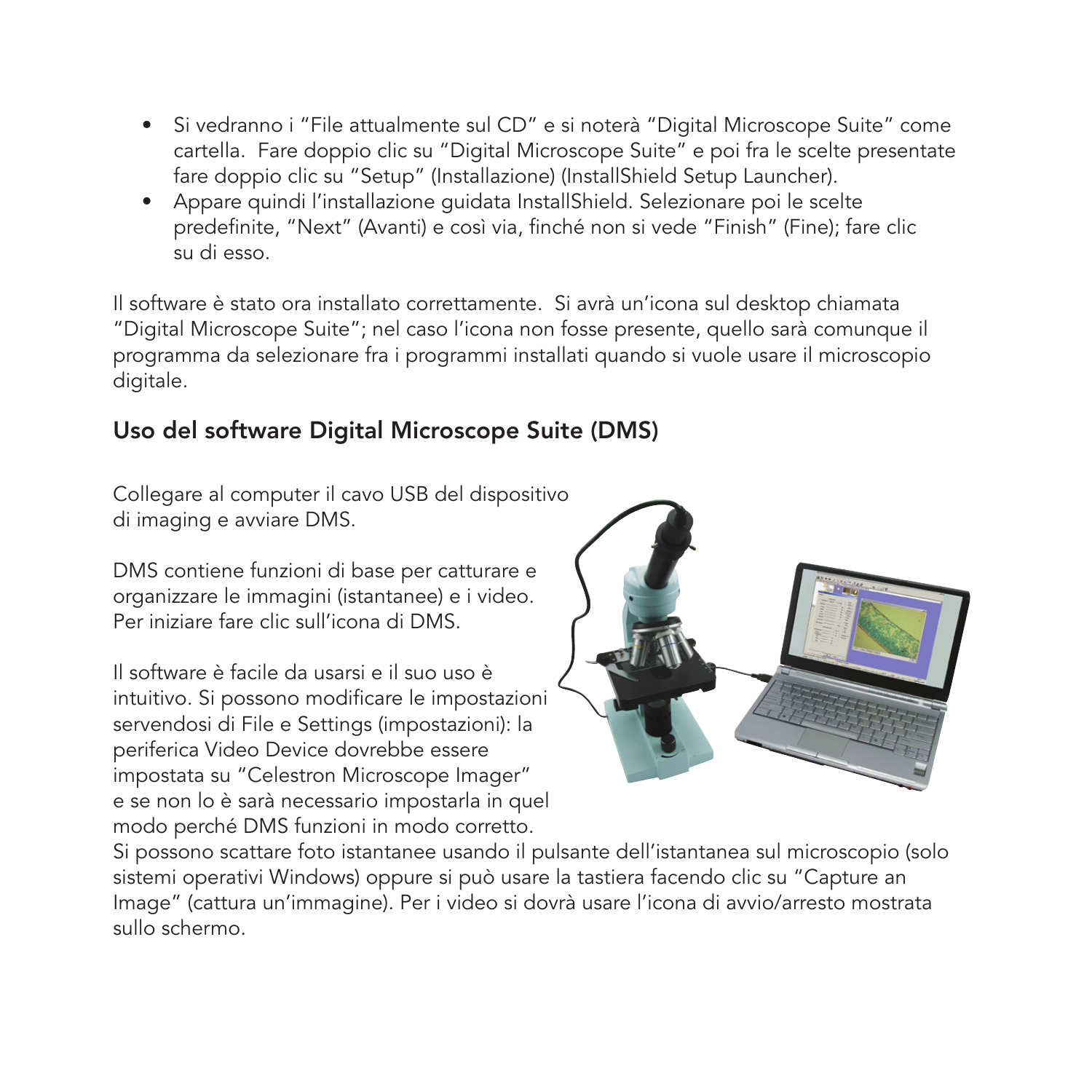#### Ora si è pronti ad iniziare la propria avventura digitale!

### *Cura, manutenzione e garanzia*

Questo dispositivo di imaging di Celestron è uno strumento ottico di precisione e va trattato sempre con cura. Seguire questi suggerimenti per la cura e la manutenzione per assicurare che il il dispositivo di imaging richieda pochissima manutenzione nel corso della sua durata utile.

- Conservare il dispositivo di imaging in un luogo pulito e asciutto.
- • Fare molta attenzione se si usa il dispositivo di imaging alla luce diretta del sole, per evitare danni al microscopio o ai propri occhi.
- • Non puntare mai il sensore del dispositivo di imaging verso il sole, per evitare che il sensore venga danneggiato e smetta di funzionare.
- • Pulire le superfici esterne con un panno umido.
- • Non pulire mai le superfici ottiche con salviette di tessuto o di carta, in quanto possono graffiarle facilmente.
- • Rimuovere la polvere dalle superfici ottiche con una spazzolina di setole di cammello o una bomboletta di aria compressa.
- • Per eliminare dalle superfici ottiche le impronte digitali, usare un detergente per lenti e salviette per lenti disponibili presso la maggior parte dei negozi di ottica, e durante la pulizia non strofinare con movimento circolare, in quanto ciò potrebbe causare la formazione di striature o graffi.
- • Non smontare mai né pulire le superfici ottiche interne. Questa operazione va eseguita da tecnici qualificati presso la fabbrica o presso altre strutture di riparazione autorizzate.
- Per evitare danneggiamenti, non smontare né aprire il dispositivo di imaging.

### *Garanzia*

Il dispositivo di imaging è coperto da una garanzia limitata di due anni. Per informazioni dettagliate, vedere il sito Web di Celestron all'indirizzo www.celestron.com.